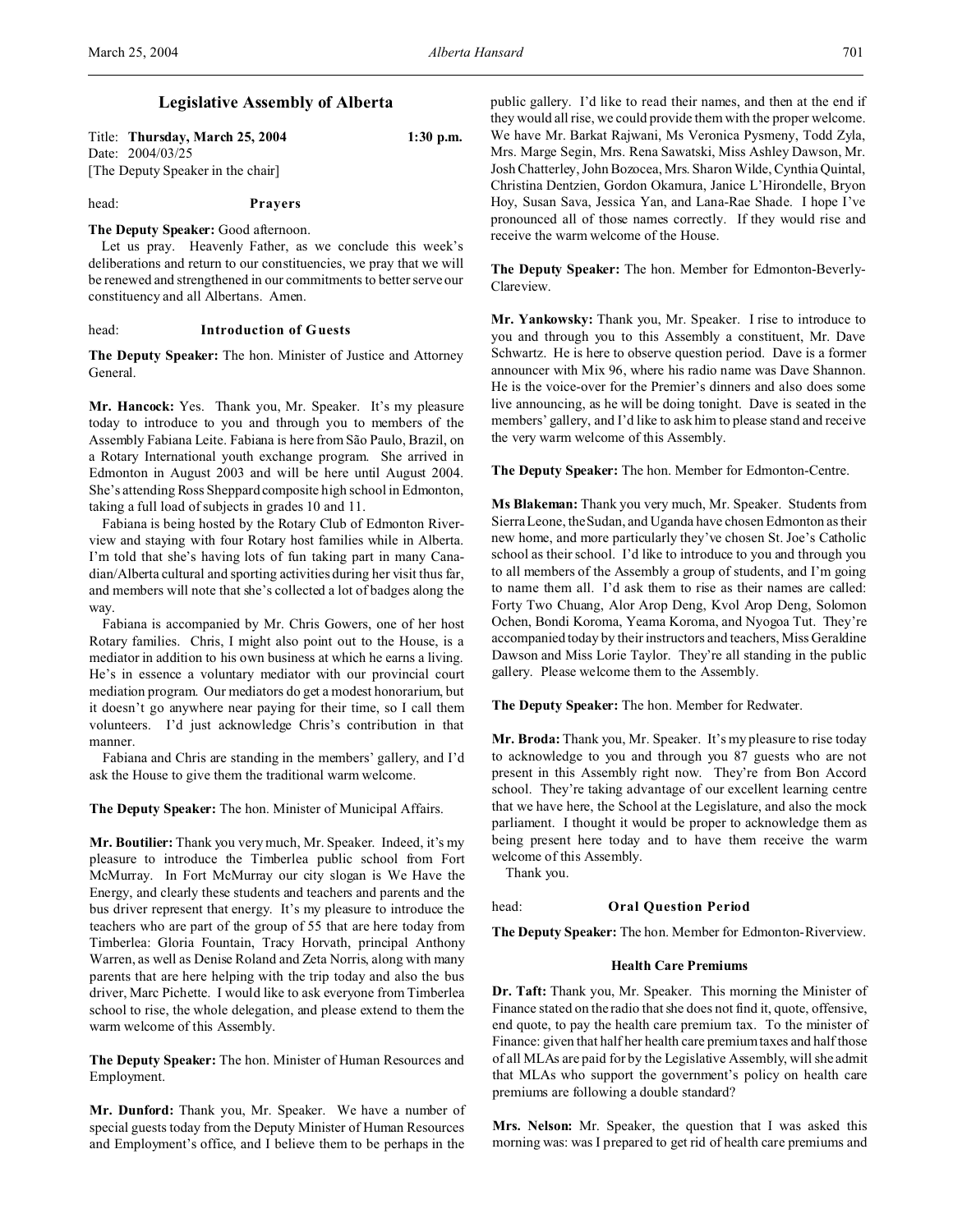send out the bill to Albertans? The response I gave back was that the health care system costs \$8 billion in this year's budget. [interjections] I would ask the hon. members opposite to listen to the answer. The cost is \$8 billion, and it doesn't matter how you shake the cat. The people of Alberta, the taxpayers, have to pay for the cost of the health care system. So whether I take it out of your right pocket or your left pocket, it's still \$8 billion.

Now, I can say that I'll get rid of the little slip of paper that says: here's the invoice for the health care premium. I can hide it in the taxation model like other provinces do. I can play the political game with you, or I can be up front and honest with you and say: the tax is there, and it's coming through to pay for this system, and it's \$8 billion. That's the full cost of the health system, so it doesn't really matter how it's there, how it's delivered. I prefer to see the invoice go out because, quite frankly, my concern over the years is that I get the feeling that some people in Canada believe that the health system is free. It's not. It's \$8 billion this year.

**The Deputy Speaker:** First supplemental. The hon. Member for Edmonton-Riverview.

**Dr. Taft:** Thank you, Mr. Speaker. Given that health care premiums comprise only a tiny portion of her \$120,000-plus salary but a substantial portion of the salaries of ordinary workers, will she admit that these are a regressive and unfair tax?

**Mrs. Nelson:** Well, you know, Mr. Speaker, we're very fortunate in Canada to have a public health care system, and I, like every person in this province and in this country, have to have that system in place, and we all have friends and families that require that system. Our objective through this whole process – and I'm not going to play this little game with the member opposite – is: how do we renew and sustain the health system so that it's there for the long term for when we need to access that system? That's the fundamental key. The cost of this system this year was a little alarming because what happened this year was that for every additional dollar of increase in spending in this budget, 50 cents of that went to the health care system. That's not sustainable. That has to change.

## *1:40*

**The Deputy Speaker:** To supplement, Minister, very briefly.

**Mr. Mar:** Briefly, sir. I only wish to supplement by saying this. As the Minister of Finance has already indicated, the cost of the health care system will be in the magnitude of \$8 billion. The amount that will be coming from premiums is roughly in the magnitude of \$1 billion. But I have said in this House and in other venues, Mr. Speaker – and I want Albertans to know – that if you add up what we get for health care premiums plus all of the personal income taxes in this province plus all of the transfers that we get from the federal government, it still doesn't add up to \$8 billion. So this is an enormous system that we pay for. It's a good system. But to suggest that you can do away with a billion dollars is simply not possible. If the hon. member wishes to propose on the floor of this Legislature or anywhere else a sales tax, then let him do so.

**The Deputy Speaker:** Final supplemental.

**Dr. Taft:** Thank you, Mr. Speaker. Back to the Minister of Finance: why has the minister chosen to hide a billion dollars from Albertans by lowballing natural gas revenues instead of giving Albertans a tax break by eliminating the regressive health care premium tax?

**Mrs. Nelson:** Mr. Speaker, I'm beginning to think that the hon. member opposite is running out of things to complain about. We live in a very successful province economically. Quite frankly, if he would review the fiscal structure that we operate under, he would be well aware of the fact that under our fiscal framework we have set some limits on how much of the resource revenues we can actually spend on programs that we deliver to Albertans, and that number would be \$4 billion.

The issue as to where the forecast is of the price of crude oil or the price of natural gas only really becomes an issue at the end of the year. I no longer have to get up every day and worry that the Minister of Energy is going to come and tell me that there's a high or a low in the oil and gas prices because we've put in place protection against those highs and lows with our new fiscal structure.

So insofar as the oil and gas price forecast, Mr. Speaker, I would ask the House to please entertain an answer from the Minister of Energy on those forecasts because I believe it's very important.

**The Deputy Speaker:** I think we'll forgo that, as illustrative as it may be. There are other people who can ask the question, and we've already taken a considerable amount of time with this particular series.

The hon. Member for Edmonton-Centre.

### **Seniors' Benefits**

**Ms Blakeman:** Thank you, Mr. Speaker. Yesterday's budget was a big letdown for seniors, who have seen their programs cut or reduced over the years and their living costs go nowhere but up. One seniors' group, SALT, is "profoundly disappointed by what is and is not contained in the 2004 Alberta Budget." My questions are to the Minister of Finance. Why in its budget did this government forget about seniors?

**Mrs. Nelson:** Mr. Speaker, I take great exception to that. We clearly did not forget about seniors. They're very, very important people in our province. I personally find it totally insulting that the hon. member would think that. We had an increase in our support for seniors.

I'm going to ask the Minister of Seniors to explain the details of that.

**The Deputy Speaker:** The hon. minister.

**Mr. Woloshyn:** Thank you very much, Mr. Speaker. I think we should be very clear on this. The budget for seniors this year, I find, is very generous. It may not meet what a lot of folks would like it to meet. I'm the advocate for seniors, and I would advocate for more in the budget if I could, but as has been pointed out, we want to be sustainable. We want to meet the needs of our seniors. We have made remarkable progress in the area of housing, in the area of lodge grants for individual seniors, in the area of long-term care, and for the seniors on our programs. We've got a full \$10 million going into this year's budget that will sustain our seniors' benefits program, the cash payouts.

Mr. Speaker, I would like to also point out that our thresholds for premium payments are very generous in that individual seniors who earn less than \$27,000 pay no premium. Couples who are under \$44,000 pay no premium. Would I like to lift those thresholds? The answer is yes. But it has to be done in a fashion that can be sustained, that is supported, and that we can go on in the future and target the right people.\*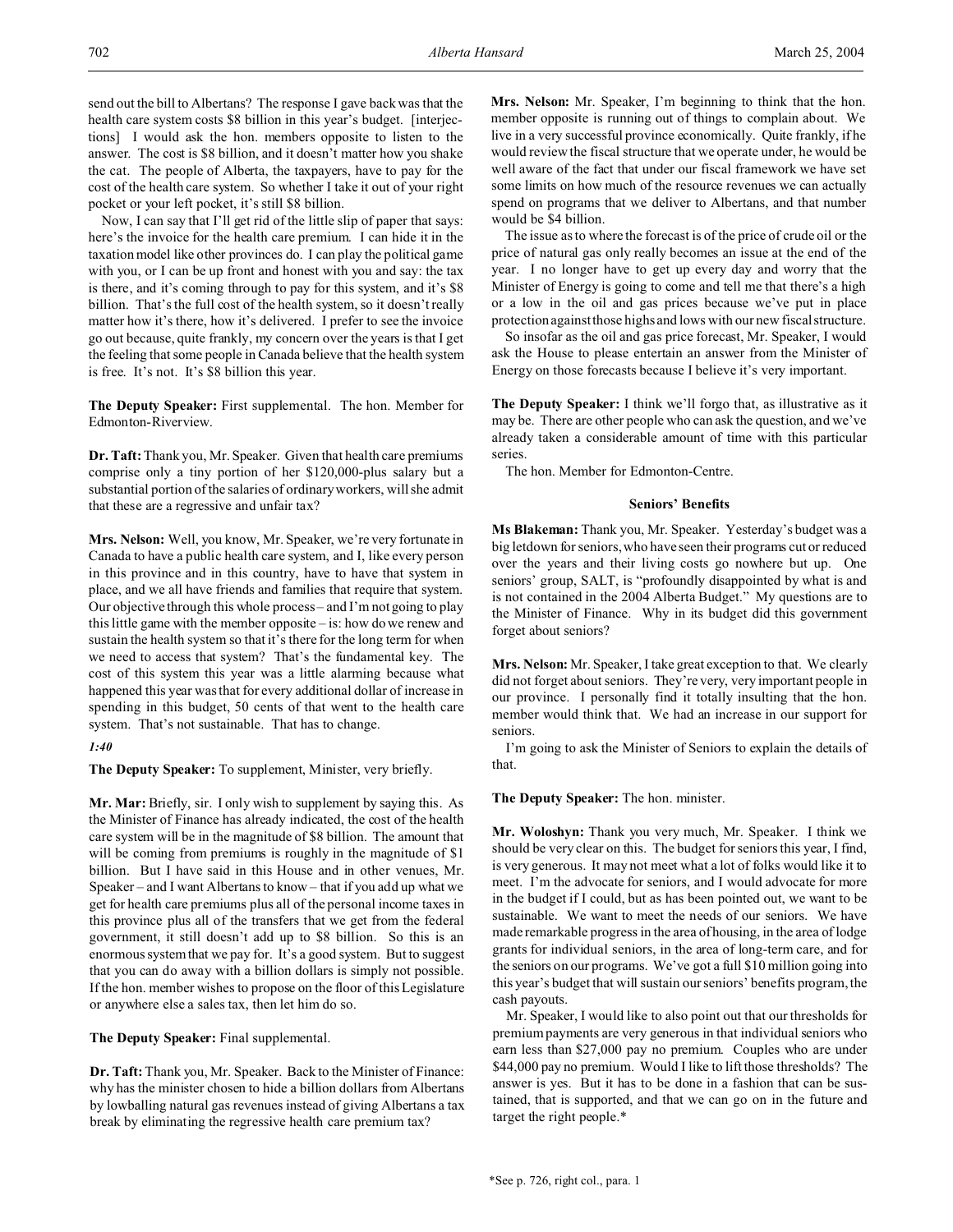## **Speaker's Ruling Decorum**

**The Deputy Speaker:** Just a reminder, hon. members of both sides, that if you want to ask a question and get an answer from a minister or a minister wants to give an answer to a question that's coming from there, please leave it to the allotted person. We had two or three questions going on at the same time as the hon. Minister of Seniors was attempting to answer his. That's understood in here.

Second question, first supplemental, Edmonton-Centre.

# **Seniors' Benefits**

## *(continued)*

**Ms Blakeman:** Thank you, Mr. Speaker. Again to the Minister of Finance: why didn't this budget restore any of the benefits programs seniors have lost, such as the universal optical and dental program?

**Mrs. Nelson:** Well, Mr. Speaker, this budget saw a \$21 million increase in support for seniors, and I think that, quite frankly, from what I understand, seniors across Canada find Alberta one of the best places to retire because of the benefit programs that are here in this province.

Again, I'll ask the Minister of Seniors to respond to the specifics of the question, but there has been a substantial increase in support for seniors in this budget.

**The Deputy Speaker:** Briefly, hon. minister.

**Mr. Woloshyn:** Yes. Speaking specifically to the question of dental and eyeglasses, I might like to point out that anyone on our seniors' benefits program has the ability to recover up to 100 per cent of the costs without the severe limitations of the previous program. The program is not universal, I'll grant you that. However, I have to point out that seniors in this province are the best off of any other province in the country, bar none, including, if you will, the United **States**.

So let's be fair about this, Mr. Speaker. Would we like to do more for our seniors? Definitely. Are they important? Definitely. Are we going to continue to advocate to improve their programs? Definitely. But let's keep it in perspective. We are doing an awful lot of good for these people.

**The Deputy Speaker:** Final supplemental, Edmonton-Centre.

**Ms Blakeman:** Thank you. Again back to the Minister of Finance: given that a budget is supposed to be a plan for how this government will be spending Albertans' money, why is there no plan for the \$10 million of the Seniors budget and how it's going to be spent?

**Mrs. Nelson:** Mr. Speaker, the plan that was laid out clearly yesterday in the budget not only includes the three-year business plans but also includes a 20-year strategic planning process for our government and for the province. The plans are in fact there.

Now, in the specifics as to the Seniors budget, as the hon. member knows, the benefits program renews July 1. While there's enhancement to go forward for seniors, that will be announced as time presses on closer to the date of July 1 for renewal of the seniors' benefits plan.

The Minister of Seniors may want to supplement that answer.

**The Deputy Speaker:** The hon. Interim Leader of Her Majesty's Loyal Opposition.

## **Student Loan Program**

**Dr. Massey:** Thank you, Mr. Speaker. This government sent a strong message yesterday through its budget by demonstrating that while debt is not acceptable for the province, it's encouraged for postsecondary students. While the government balances its books, Alberta students will be forced to borrow almost \$100 million in student loans for the next year. My question is to the Minister of Learning. Why does the government push so hard to become debt free while forcing students deep into debt for their postsecondary schooling?

*1:50*

**The Deputy Speaker:** The hon. minister.

**Dr. Oberg:** Thank you very much, Mr. Speaker. Included in this budget was a \$300 per year increase in the maximum amount of a student loan. Just for the member's information Alberta is the only province in Canada that has actually increased the student loan limit since 1994. In all other provinces it is tied to the federal government in a 60-40 ratio, which has not changed.

The hon. members are talking about more debt, but again they forget what I've said for the last four years when I've tabled four budgets. The maximum amount that they will have to pay back on an \$11,600 loan is \$5,000 per year.

Mr. Speaker, included in the \$97 million that will be given out in student loans is \$39 million of loan remissions that will go to our students this year. We have also increased scholarships and bursaries by \$6.2 million; 28,000 students will get scholarships and bursaries this year alone.

**The Deputy Speaker:** First supplemental, hon. leader.

**Dr. Massey:** Thank you, Mr. Speaker. Again to the same minister: given that remission currently benefits only students who accumulate more than \$5,000 a year in student loan debt, when will this government allow remission for a portion of the student loans of all students?

**Dr. Oberg:** Mr. Speaker, I would suggest that that's an absolutely wonderful question for the federal government, which does not have any remission loan program.

**Dr. Massey:** Again to the same minister: given that not all parents give financial support to their children for further education, when willthisgovernment eliminate parental contribution requirements for the student loan program?

**Dr. Oberg:** Mr. Speaker, each and every student has the ability to appeal their student loans. Indeed, each and every year we get students who say that their parents will absolutely refuse to put any money in regardless of the amount of money that the parents make. We look very carefully at each and every one of these appeals, and the majority of appeals, if they are true, will go through, and the students will receive the student loan.

Mr. Speaker, I really must say that the Alberta student loan program is by far the best in Canada. We provide 55 per cent of the student loan dollars. Every place else in Canada it's 40 per cent with the federal government at 60 per cent. Alberta provides 55 per cent, and the federal government provides 45 per cent.

**The Deputy Speaker:** The hon. leader of the third party.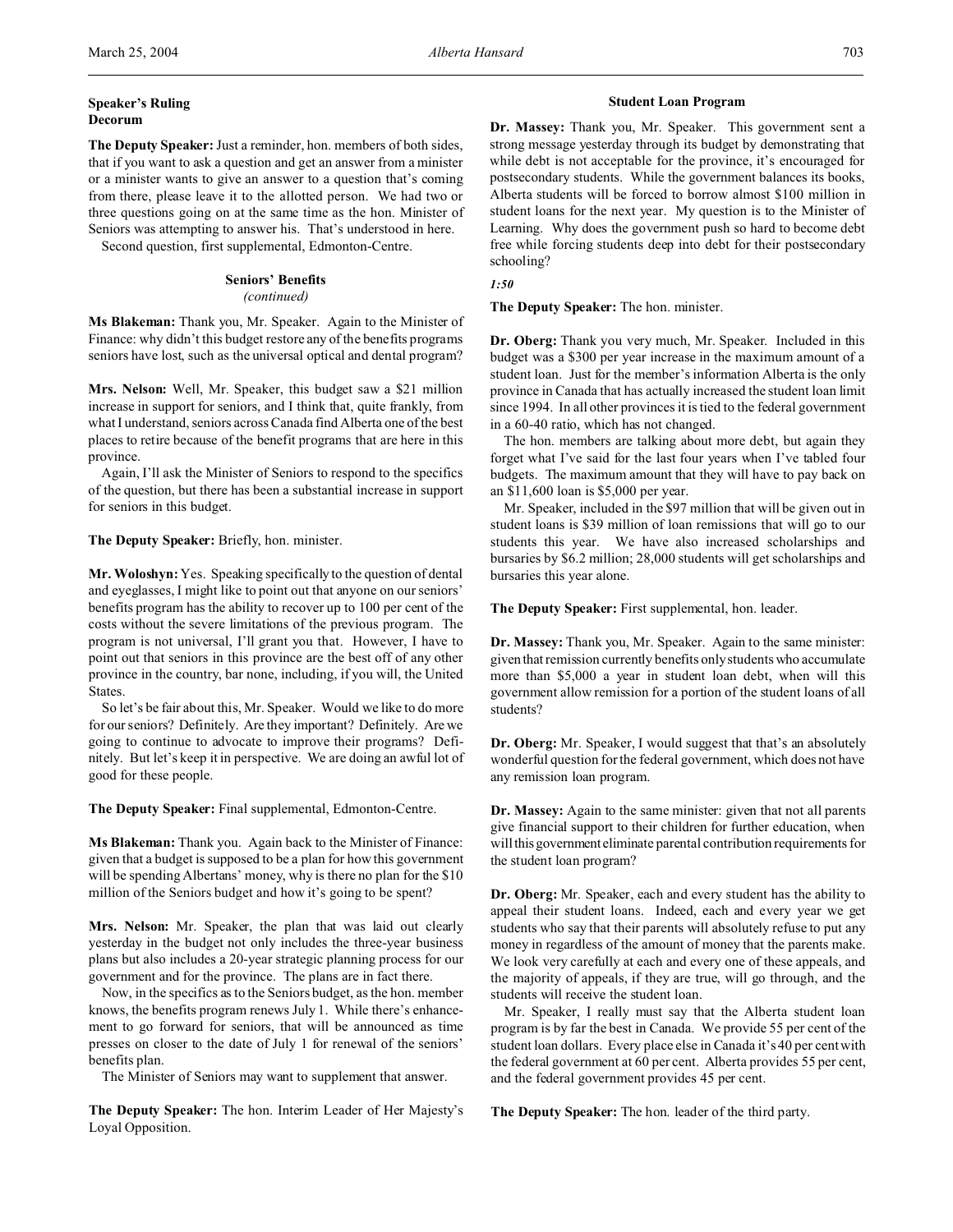## **Provincial Tax Policy**

**Dr. Pannu:** Thank you, Mr. Speaker. Budgets are about priorities, and yesterday's provincial budget speaks volumes about the priorities of this government. Frankly, other than some electioncycle goodies for municipalities, health authorities, and school boards, there's little or nothing in the budget for middle-class families, seniors, and working Albertans. Meanwhile, the corporate elite, the already well off, and the horse racing set scored big. My questions are to the Minister of Finance. Why is the government for the third year in a row hitting up homeowners and small businesses with \$77 million in school property tax hikes while cutting taxes for large, profitable corporations by \$142 million?

**Mrs. Nelson:** Mr. Speaker, if the hon. member opposite had listened to the budget, he would have recognized that there was not only a corporate tax reduction of 1 per cent, there was also a small business reduction of 1 per cent that came forward, and personal income tax rates that are indexed were protected so that \$150 million would be saved from personal income taxes by all Albertans in one year alone. In addition to that, the school property tax rate was reduced by 2.3 per cent.

I'll ask the Minister of Municipal affairs to respond on that as well as the Minister of Learning.

**The Deputy Speaker:** Before we go from one to the other, it might be instructive, hon. member, if you are asking a question of a minister, that your seatmate doesn't answer all of the questions. One minister is going to reply – the Minister of Municipal Affairs – and then we'll go to your second question.

**Mr. Boutilier:** Well, thank you, Mr. Speaker, for that enlightenment. I would like to say simply this: the pie is growing. When people come to this province of Alberta, they don't bring the roads, they don't bring their schools, they don't bring their hospitals. It's a wonderful problem to have in Alberta simply because the Alberta advantage is alive and well. I think everyone in this House, including the opposition, agrees with that. Don't they?

I would ask the Minister of Learning to supplement. The Learning Commission recommendations, the work that we're doing in growing the pie in partnership with all of these stakeholders, separates us from every other province in Canada to the point that every other province in Canada is looking at Alberta's tail lights.

**The Deputy Speaker:** The hon. leader. First supplemental.

**Dr. Pannu:** Thank you, Mr. Speaker. So it's clear that the government doesn't apologize for increasing taxes on homeowners.

How can the Finance minister's nose fail to grow when by focusing solely on the mill rate, she is trying to fool Albertans into thinking their school property taxes are being cut when the province's property tax take is in fact going up by 5.7 per cent?

**The Deputy Speaker:** Before I call on the hon. minister, just remember that the question is supposed to be without a preamble and must not be argumentative. Long noses and all the other things are something that really is not part of a legitimate question.

**Mrs. Nelson:** Well, Mr. Speaker, this can't be that hard to comprehend. Number one, we have reduced the school property tax rate by 2.3 per cent. We've had a migration to this province that is unprecedented, last year, the year before, and expect that we're going to have it again this year. So there will be more people coming into the province to pay the reduced school property tax rate that I've lowered by 2.3 per cent. So when you have more people coming here and paying into the system, then you collect more money. The base grows. That can't be so hard. The pie, as the Municipal Affairs minister said, gets bigger, but the rate went down.

Maybe the Minister of Learning would like to respond.

**The Deputy Speaker:** Very briefly, Minister of Learning.

**Dr. Oberg:** Very briefly, Mr. Speaker. I have been in this Legislature as Minister of Learning for very close to five years.

## **An Hon. Member:** How long?

## **Dr. Oberg:** Very close to five years.

Mr. Speaker, over those five years I've heard time and time and time again from the New Democrat opposition about putting more money into Learning, about raising taxes: go ahead and raise taxes; put it into Learning; that's where the money goes. Well, what has happened here today is that we have received \$77 million more tax money because there are more people moving into Alberta. The market assessment has gone up. I can't believe what I'm hearing. The New Democrats are now saying that they don't want that money to go into Learning.

**The Deputy Speaker:** Final supplemental.

**Dr. Pannu:** Thank you, Mr. Speaker. Why is the Finance minister defying the will of the Tory backbenchers through a sneaky 5.7 per cent increase in school property taxes when a motion was passed two weeks ago in this House, with the support of both sides of the House, urging the government in fact to phase out school property taxes?

*2:00*

**Mrs. Nelson:** Well, Mr. Speaker, to sustain the system, quite clearly there has to be revenue that goes into the system. The vehicle we have today is to put an assessment for the school tax on the property. This budget said: let's not just keep it whole; let's reduce the school tax rate by 2.3 per cent. As the Minister of Learning explained, because there are more people coming to the province and living in the province, they are also contributing to the school property tax assessment on an annual basis. So when you have more people paying, more money is collected. Surely the hon. member opposite can grasp this.

### **The Deputy Speaker:** The Minister of Revenue.

**Mr. Melchin:** Thank you, Mr. Speaker. I just think it's important to recognize that we did actually decrease the mill rate for education property taxes. We are looking to see that that tax load is then evenly distributed across the province. To compare it to the corporate income tax reduction is unfair because they don't tell the good story about what happens. When you reduce the taxes to the business community, they actually have a chance to retain more money in their own businesses to create more jobs and more opportunities for Albertans. We see that all the time. More companies are coming here because of those policies, and it helps pay for education.

**The Deputy Speaker:** The hon. Member for Calgary-Bow.

### **Assured Income for the Severely Handicapped**

**Ms DeLong:** Thank you, Mr. Speaker. The 2004 budget for Alberta Human Resources and Employment identified a \$20 million increase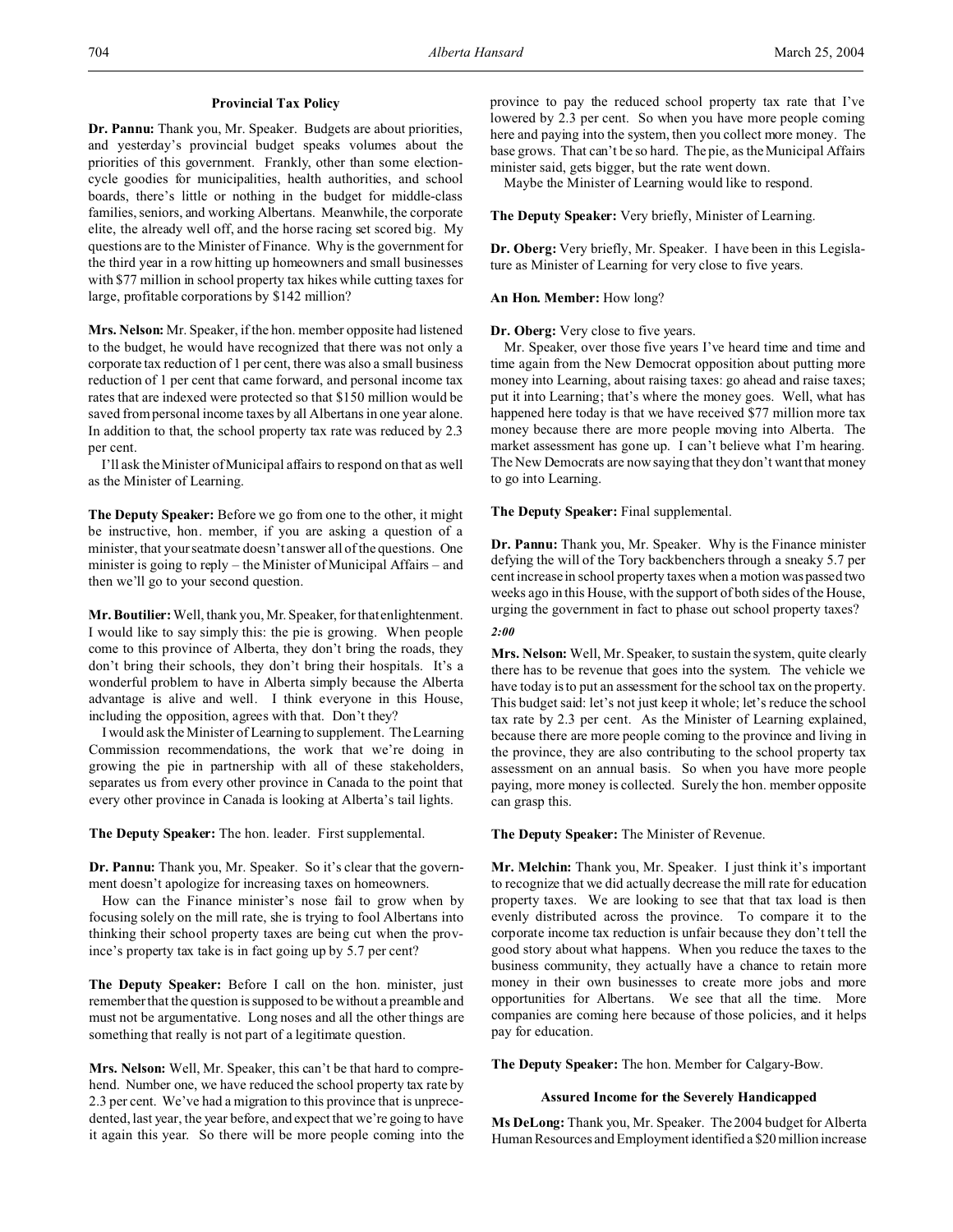for the assured income for the severely handicapped, or AISH, program over last year. The maximum financial benefit a person may receive through AISH is \$850 per month. My question today is for the hon. Minister of Human Resources and Employment. Within the city of Calgary alone there are more than 8,000 people receiving AISH, 450 of which reside in my constituency. Will they be getting an increase in their monthly cheque?

**Mr. Dunford:** Mr. Speaker, I want to just briefly talk about the AISH program. In the budget we'll now be providing \$394 million in AISH payments and benefits for approximately 32,000 severely disabled Albertans. Yes, the member is quite right; we have a \$20 million increase, actually about a 5 per cent increase in our budget. But I want to inform the member that asked the question and inform all members of the House and all Albertans as well that these clients will not see an increase in the income level of \$850 per month.

**Ms DeLong:** Well, if the AISH program is receiving an extra \$20 million for this year, where is the money going?

**Mr. Dunford:** The \$20 million that we've provided for the AISH program is really going to two particular areas. One, of course, is extremely important, and that is for the medications. The health benefit plan that we have for AISH clients, while not figured into the \$850 monthly income, is a tremendous benefit. Of course, part of the medical card that we provide to them provides for their medications. It's very, very important that we stay up to date with those medications. But as others in the House have indicated, we are seeing substantial growth in the cost, then, of prescription drugs here in this province.

**The Deputy Speaker:** Final supplemental.

**Ms DeLong:** Yes, Mr. Speaker. You said that the high cost of health benefits is what's consuming the greater portion of your budget increase. What do you plan to do to ensure that AISH recipients get the monthly income that they need to cover their food and shelter?

**Mr. Dunford:** There's a discrepancy in the AISH program that has to be looked at. I want to advise the member and again all members of the House that we will be putting together a formal review of the AISH program, and we expect that to be up and running in September of this year.

The fundamental issue that we have to deal with in AISH, though, is this huge inequity between what people can and cannot have in terms of assets and still be eligible for AISH income. What we're finding is a growth in the actual numbers of AISH clients that we have. It's disproportionate to the demographics that are happening here in Alberta. So these and other matters surrounding the AISH program are going to have to be looked at. Obviously, one of the issues that would have to be dealt with at that time, as well, of course, will be the monthly income.

Again, to answer you, Mr. Speaker, and all Albertans, there is no increase in the AISH income support program at this time.

**The Deputy Speaker:** The hon. Member for Edmonton-Gold Bar.

#### **Support for Low-income Albertans**

**Mr. MacDonald:** Thank you, Mr. Speaker. This government continues to show disrespect and neglect for the poor and the unfortunate. After saddling Albertans yesterday with more health care taxes, recreational user fees, and education costs, this government continues to subsidize the horse racing industry while here in Edmonton 1 in 5 children lives in poverty. Now, with the latest \$45 million injection, the horse racing industry has over the past four years tucked \$130 million into their silks. My first question is to the Minister of Seniors. Given that this government cares more about horses than they do about the homeless, why did this minister allow support for homeless people to go down by almost \$1 million in the budget while the horse racing industry sees an amount of \$45 million set aside for their use?

**Mr. Woloshyn:** Well, I don't quite follow where the member is going, but I will say this much. In Edmonton and in Calgary we provided sufficient spaces for the homeless so that nobody was left out in the cold. We will continue to meet our obligations and to work with the operators to ensure that the unfortunate people of this province are looked after, whether they be homeless, whether they be seniors or anyone else. That, Mr. Speaker, is about all I can say to that mundane question.

**Mrs. McClellan:** Mr. Speaker, I think that certainly we've got to set the record straight on this, at least the preamble of this. This has become a common occurrence in this Legislature, unfortunately, but in talking to some people who listen to question period, they're not fooling anyone because, fortunately, most people who watch this comprehend these programs better than the people opposite either can or want to.

Mr. Speaker, \$45 million is not being handed to the horse racing industry, an industry which, I might say, employs 7,000 people, many of them just up here in the Member for Edmonton-Highland's area. Seven thousand people employed. The \$45 million can be earned – earned – by the horse racing industry through a racing entertainment centre where there was a commitment to a number of slot machines that would be available, and those proceeds could go partially to the industry. I would remind the hon. members that 33 and a third per cent of that money also comes into this government's revenues to provide programs for all citizens.

Mr. Speaker, to say that this government gives, explains exactly what this group knows about business. This is not an entitlement. These people earn this money, or they don't get it. You wouldn't understand that. You wouldn't get it.

#### *2:10*

**Mr. MacDonald:** This side of the House cares about hungry children.

Now to the Minister of Human Resources and Employment: where's the increase for people relying on AISH and SFI? Their supports haven't gone up. Inflation has gone up. While the horse racing industry has seen \$45 million set aside for it, where's the money for the homeless?

**Mr. Dunford:** Well, that was quite a barrage. Maybe we could take one question at a time over the next week.

Certainly, I've answered in the House today about AISH, and I think our little press conference that we'll have next Monday would be open, and I'd expect to see him there when we talk about what will happen in terms of support for welfare folks.

## **The Deputy Speaker:** Thank you.

Final supplemental, Edmonton-Gold Bar.

**Mr. MacDonald:** Thank you very much, Mr. Speaker. Again to the Minister of Human Resources and Employment: why, when over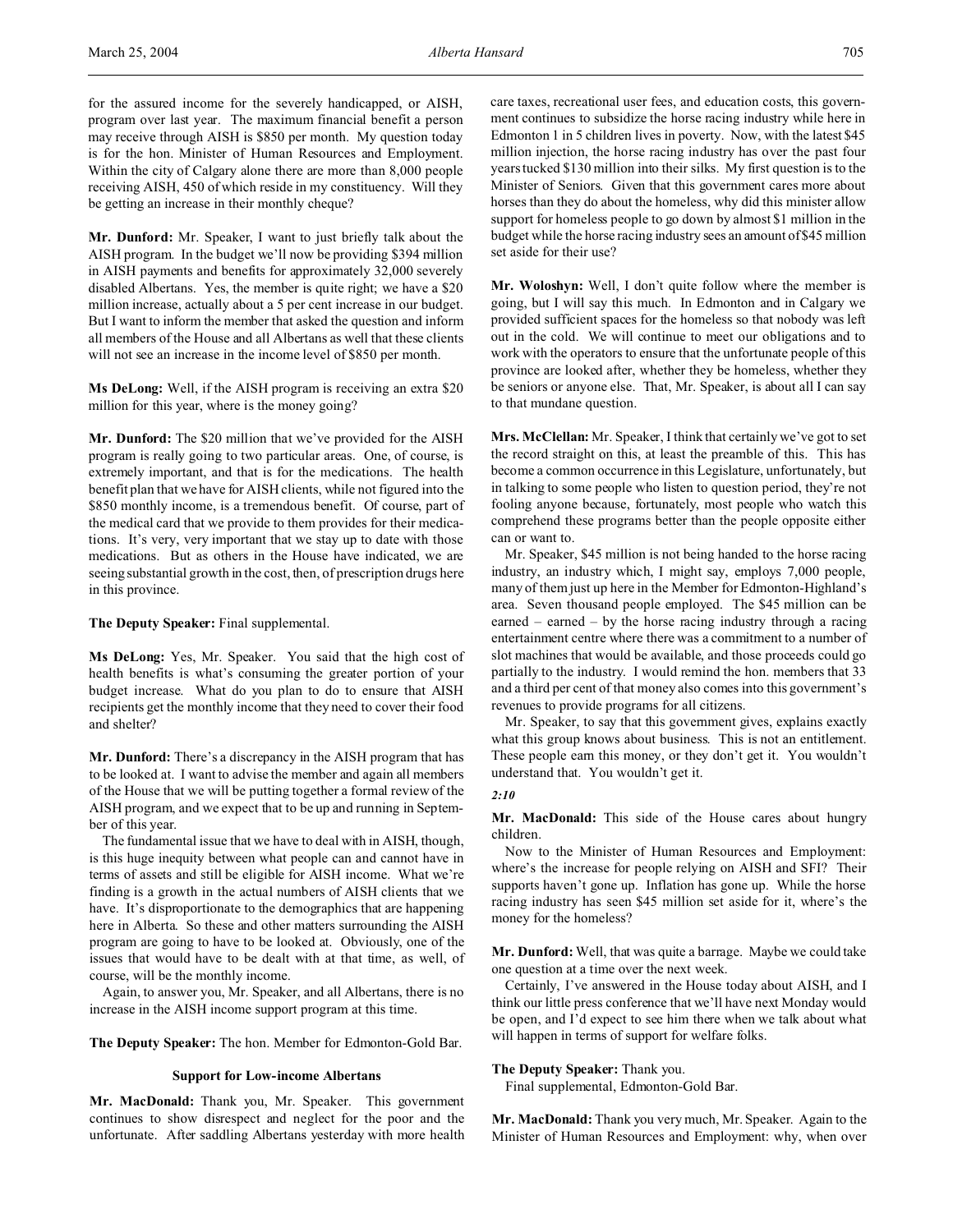**Mr. Dunford:** I quite liked the answer of the Minister of Agriculture, Food and Rural Development. If the hon. member were to think this thing through, he would understand that that particular industry and the number of jobs that the minister was talking about explains to some extent the kinds of situations that are provided to our clients.

One of the things that will be noticed over time, of course, is that in our budget we are focused and concentrating on skills development training, and through that we'll move these people up in the income levels.

**The Deputy Speaker:** The hon. Minister of Gaming has indicated that he'd like to supplement.

**Mr. Stevens:** Supplement briefly, Mr. Speaker. I think that the membersopposite, particularly those in the Liberal opposition, ought to spend more time talking to people in their community and people throughout this country with respect to the support that this government provides to Horse Racing Alberta. In particular, I think the hon. Member for Lethbridge-East and the hon. Member for Edmonton-Ellerslie ought to pay attention.

Dr. David Reid is the chairman of Horse Racing Alberta, and the office of the Prime Minister of Canada wrote a letter to Dr. Reid commenting on an article in *TROT Magazine* showcasing Horse Racing Alberta and its chairman, Dr. Reid, and talking about challenges, including the introduction of slots at the racing entertainment centre and the racing industry renewal initiative.

In that letter from the office of the Prime Minister of Canada the following things were said.

I am delighted that someone with your capabilities has stepped forward to take a leadership role.

. . . when horse racing in the Province of Alberta seemed to be suffering flu like systems, someone asked "is there a doctor in the house", and who should step forward but Dr. David Reid. Bravo . . .

Thank you for your commitment to a wonderful sport.

Mr. Speaker, for the gratification of the members opposite I will obviously table this letter at the appropriate time.

**The Deputy Speaker:** The hon. Member for Edmonton-Meadowlark.

#### **School Library Programs**

**Mr. Maskell:** Thank you, Mr. Speaker. A few years ago there were 550 teacher/ librarians in our schools in Alberta. Today there are 100 or perhaps fewer. School library programs properly equipped and staffed can account for improvements of 2 to 9 per cent in student achievement, a result we all appreciate. The Learning Commission recommended that adequate library/ resource room teachers be available. My first question to the Minister of Learning: as the government has accepted the Learning Commission's recommendation to increase the number of teacher/librarians, what plans are in place to achieve this?

**The Deputy Speaker:** The hon. minister.

**Dr. Oberg:** Thank you very much, Mr. Speaker. Obviously, librarians of any sort are very important. Libraries are a very important part of our Alberta society, and it's an important part that everyone in this Assembly and certainly most people in Alberta truly value.

Mr. Speaker, when it comes to the teacher/librarian, as the hon. member has noted, the Learning Commission recommended that there be an increase in teacher/librarians. The Learning Commission also recommended the funding formula, which gives flexibility to school boards.

When you take these two together, what it means is that the dollars should be put in so that the school boards have the flexibility to hire teacher/librarians if that's their priority, and that's exactly what will happen. The school boards will be the ones who put the money to the teachers, to the teacher/librarians, to their priorities about what they see as being important within their education system.

They have asked me for this as Minister of Learning. They have consulted with me on the funding formula, and indeed, Mr. Speaker, the funding formula was just announced today. I hope that some of these dollars will go to teacher/librarians, but I also hope that the dollars are spent in the absolutely best fashion possible for the students of Alberta.

**Mr. Maskell:** My final question to the same minister: will postsecondary institutions have the necessary resources and support to train teacher/librarians in adequate numbers?

**Dr. Oberg:** Mr. Speaker, postsecondary institutions in this budget saw an increase of 4 per cent. This was twice the increase that they were expecting. They also saw an increase of \$24 million for access projects. When it comes specifically to the departments of education, we put out roughly 3,000 teachers a year, and certainly teacher/librarians are an element of that.

Mr. Speaker, the money is there. If the departments of education feel that this is a priority, then that is the direction that they will go. I know that libraries are such a crucial part of the education system that they certainly will be moving in that direction.

#### **User Fees in Provincial Parks**

**Ms Carlson:** Mr. Speaker, in yesterday's budget the government announced a new list of user fees for provincial parks. To the Minister of Community Development: why is this ministry choosing to further cripple school budgets by charging for educational programs in provincial parks?

**Mr. Zwozdesky:** Mr. Speaker, nobody is crippling any school budgets through these new fees and/or increased fee ranges that we're having to introduce in our provincial parks. They will be treated just like any other field trips are, where if I as a parent wish to have my child go on a field trip, I put in the dollar or \$2 or whatever it is to help make that happen.

Let me just say that the surveys that we did throughout our provincial parks system over the last couple of years firmly indicated that the vast majority of individuals who responded to those surveys said: we don't mind if you're going to put in some new fees or increase some of our existing fees provided that the revenue you earn from those fees goes right back into those same programs. That's precisely what we're going to do.

**Ms Carlson:** Mr. Speaker, to the same minister: why is a province with such a huge surplus charging skiers a nickel-and-dime fee for trail grooming, which is a relatively inexpensive service?

**Mr. Zwozdesky:** Well, Mr. Speaker, having well-groomed ski trails throughout the parks areas where they are allowed is a very good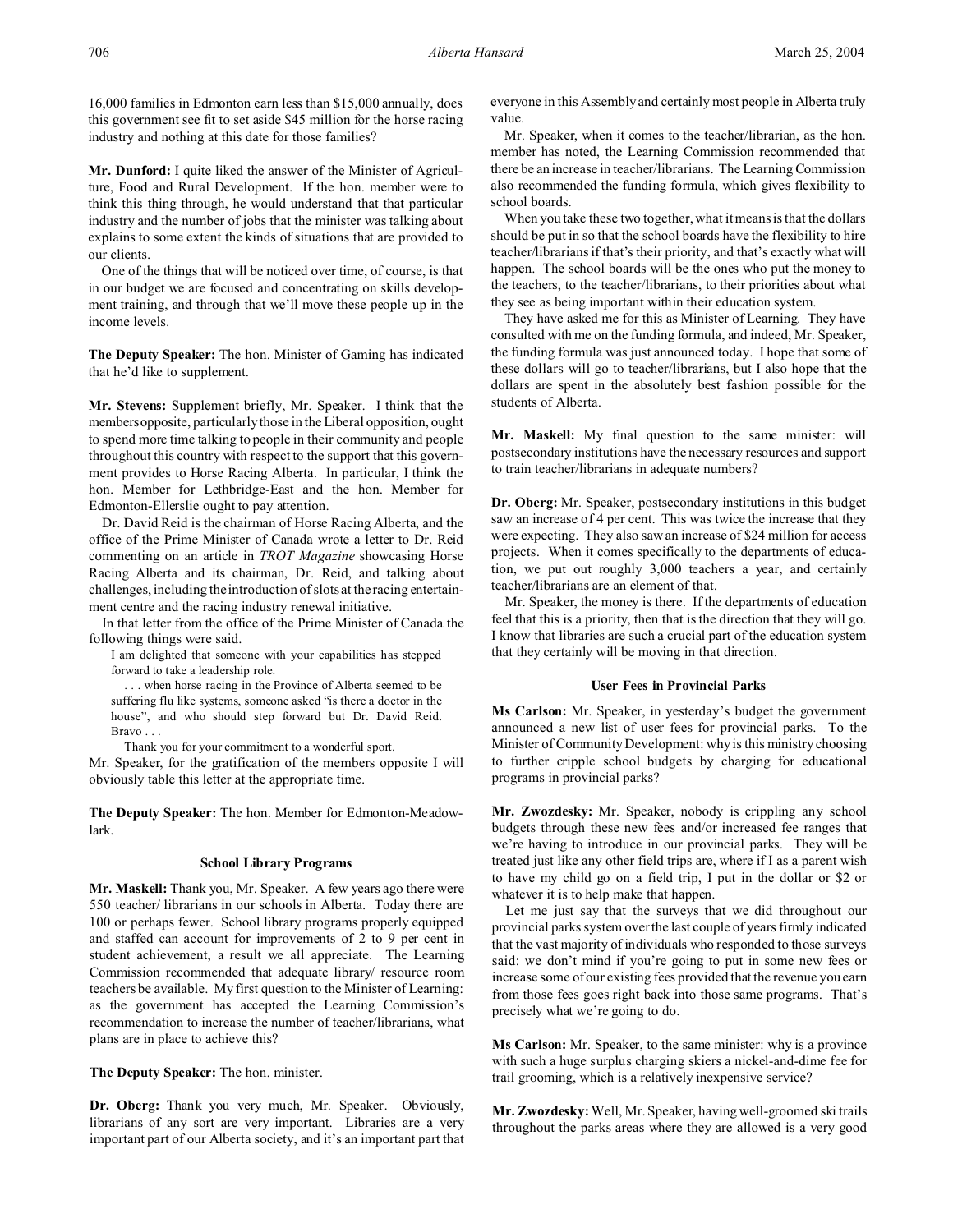We are adding some additional monies of our own, but as I indicated in the previous answer, in order to get to the place where we want to be, we want the general public involved with us in this, and they have not objected because they know that those particular small increases, which might range anywhere from \$2 to \$5 only, are by and large quite affordable. Most people who are out crosscountry skiing don't mind paying that little increase in the fee as long as they see the benefit that'll come from those revenues going to improve the trails that they are so pleased to enjoy.

**Ms Carlson:** To the same minister: why is this government spending millions on health and fitness initiatives such as the Healthy U program while implementing user fees that may prevent individuals, families, and schools from enjoying our provincial parks? This is a double standard.

## *2:20*

**Mr. Zwozdesky:** Well, no, there's no double standard here whatsoever. I mean, none of these services come for free, Mr. Speaker, and I think it's important that we have a system that applies to everybody. It is not just Albertans who use these trails and these interpretive centres and these park facilities. We have a lot of others who come visiting our province from other parts of Canada, from other parts of the world, and they are absolutely delighted with the highquality groomed trails and/or interpretive centres or whatever have you that they experienced in this province.

This is simply one way of helping us to continue providing that service, and as I indicated earlier, it has been arrived at after studying very carefully a lot of the surveys that were responded to.

**The Deputy Speaker:** The hon. Member for Calgary-Buffalo.

#### **Electronic Health Records**

**Mr. Cenaiko:** Thank you, Mr. Speaker. Last week the Minister of Health and Wellness talked about the benefits of an electronic health record, specifically how this system will help to increase patient safety and reduce duplication. It remains unclear to me how we are reducing duplication with electronic health record development activities underway at the provincial level and at the health region level. My question is to the Minister of Health and Wellness. Can the minister assure Albertans that we are in fact building one province-wide system and not nine incompatible or fragmented systems?

**Mr. Mar:** Mr. Speaker, in short, I can say that the answer is yes. There are efforts that are taken at two different levels, but those efforts are being complemented by one another. They are not fragmented. Regional health authorities are developing electronic health records at the local level, but provincially we are also working to link all regional health authorities together plus pharmacies plus physicians throughout the province.

Because the Department of Health and Wellness has been working with stakeholders from the very outset, we have got a collaborative approach that is ensuring that we meet common objectives and common technology standards, which, of course, is critical to ensure that these systems work together with one another.

Mr. Speaker, in short, we are linking systems to make sure that health care providers do have the patient information that they need at the point of care to make the best care decisions for individuals.

**The Deputy Speaker:** First supplemental, Calgary-Buffalo.

**Mr. Cenaiko:** Thank you, Mr. Speaker. My first supplemental is to the same minister. With each region building and linking their own health information systems, how does this government plan to efficiently and effectively link all the systems together and how long will this take?

**Mr. Mar:** I wish to say at the outset in answering this question, Mr. Speaker, that governments all over the world are recommending electronic health records to improve patient safety. System users that are already involved in the system have told me about the impact that this has had on the quality of care for their patients. Doctors have been able to avoid invasive procedures. They have avoided duplicate lab tests. They've avoided harmful drug interactions.

We are deploying it province-wide right now, Mr. Speaker. I'm pleased to report that 4,000 health providers are already linked in to the system. By the summer of 2005 I expect that all regional health authorities, 830 pharmacies, and about 40 per cent of practising physicians in the province will be using the Alberta EHR.

So, Mr. Speaker, this is moving. We're expressing good progress. By the summer of 2005 we'll be able to report even better progress.

**Mr. Cenaiko:** My final question is to the Minister of Innovation and Science. What is his ministry doing to ensure that all government departments will be systems compatible?

**Mr. Doerksen:** Mr. Speaker, I think the first point that needs to be made is that whether you're in a corporate environment or a government environment, like we are in, information technology is a tool, a tool for business transformation, and that is the objective of and that is what's happening with the electronic health record. It is an application that transforms the way we deliver health care in this province.

The Ministry of Innovation and Science through a government of Alberta enterprise architecture strives to make sure that we are operating from the same platform, using common systems, common technology, to make sure that we can deliver those business transformation applications effectively and efficiently. To that end, we've also recently assigned a corporate chief information officer at a deputy minister level to ensure that all government departments are aligned with those objectives, and Alberta Health and Wellness is a major contributor and participant in striving toward reaching those objectives.

### **Ms Carlson:** Speech.

**Mr. Doerksen:** Well, this is a very important question, member.

We are trying to encourage the regional health authorities to work in the same direction because this is an important tool for the delivery of health care.

### **Private/Public Partnership Projects**

**Mr. Bonner:** Mr. Speaker, in yesterday's plan for the 2004-2005 budget the government announced that approximately \$700 million will go towards two identified P3 projects over the next three years: the Calgary court centre and the Edmonton southeast ring road. To the Minister of Infrastructure: does the amount of \$700 million include the annual lease payments and the principal and interest costs of these projects for the duration of the agreements?

**Mr. Lund:** Mr. Speaker, I think it's really important to understand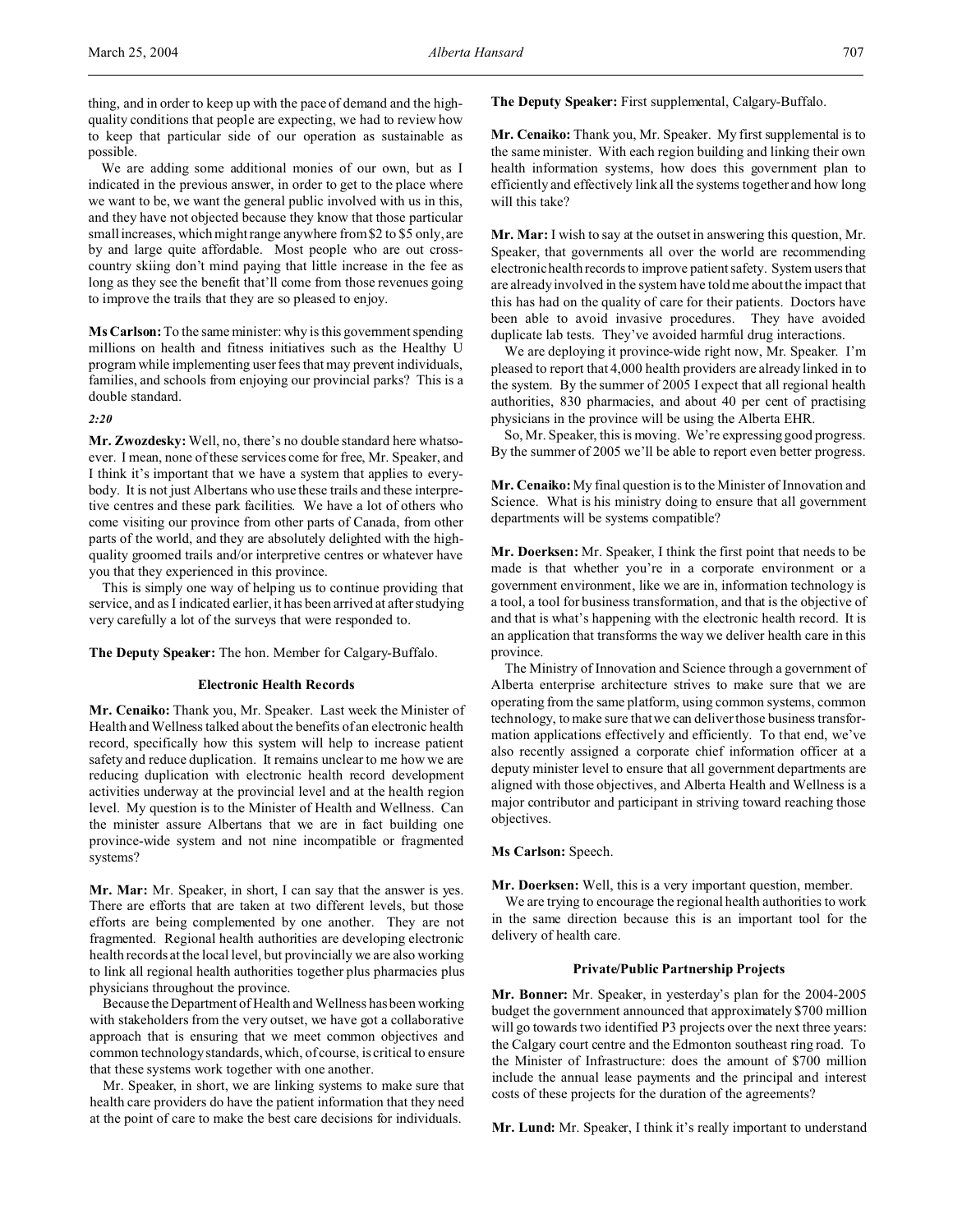that, in fact, the accounting of the P3s – what the member is referring to is not a cash payment. In fact, both the ring road and the courthouse would actually be – part of it is in this three-year plan, but part of it is out beyond the three-year plan as well.

**The Deputy Speaker:** First supplemental, Edmonton-Glengarry.

**Mr. Bonner:** Thank you, Mr. Speaker. To the same minister: what does this ministry anticipate the annual lease payments and principal and interest costs will be for each of these projects per year?

**Mr. Lund:** Mr. Speaker, of course, the ring road is not in this department, but the P3 proposal for the courthouse is. You've heard many times in the House this member trying to talk down the P3 process. Even as late as yesterday I remember that he was asking a question and suggesting that other governments were not supporting the P3. It's really quite interesting because the last time I looked, it was a Liberal government in B.C., and they're proposing P3s. They've got a hospital on the go. The last time I looked, it was a Liberal government in Ontario. They were talking about two P3 hospitals. In fact, the federal government is setting up a secretariat to look at P3s.

Yesterday the member also commented about the quality within the hospital, so I would really be very anxious that the Minister of Health and Wellness supplement my answer.

**Mr. Bonner:** Well, Mr. Speaker, given that the minister has not answered either of the first two questions, could he please tell us which other P3 projects besides the southeast Calgary hospital the government is considering whose funding will come from the remaining \$525 million?

**Mr. Lund:** Mr. Speaker, I take exception to part of his preamble in as much as I never answered the first question. I told the member if he was listening that, in fact, the total budgeting for those two P3 projects goes beyond the three-year business plan. As far as the lease payments are concerned, you'll have to talk to the Minister of Transportation on that one. You will know the lease payments as far as the courthouse is concerned once we sign the final agreement. That has not been completed yet. It still has some processes to go through, so we don't know exactly what it's going to be.

On the quality of health provided in hospitals, I would urge the Minister of Health and Wellness to supplement.

**Mr. Mar:** Mr. Speaker, I think the actually more interesting question should be asked of the Member for Edmonton-Riverview, who this morning was asking rhetorically on the radio why we don't have a Harvard university type facility here in Alberta or a Johns Hopkins medical centre. So it seems to me that it's actually the hon. member's seatmate who was actually proposing ideas that are far, far more dramatic. The last time that I checked, those were entirely private facilities.

**The Deputy Speaker:** In the next 30 seconds I'm going to call on the hon. Member for Red Deer-North, then Edmonton-Mill Woods, then Calgary-Currie, and then Edmonton-Ellerslie.

Would the Assembly agree to a brief reversion to Introduction of Guests?

[Unanimous consent granted]

head: *2:30* **Introduction of Guests** *(reversion)*

**The Deputy Speaker:** The hon. Member for Edmonton-Calder.

**Mr. Rathgeber:** Thank you very much, Mr. Speaker. It is indeed a pleasure for me to rise and introduce to you and through you to all Members of the Legislative Assembly 35 high school students from Ross Sheppard high school, located within the Edmonton-Calder constituency. They've been attentively viewing question period, and we'll be meeting for a photograph shortly. I'd ask them to rise along with their teachers and leaders Rick Magee, James Kosowan, Curt Cummings, and Erin Quinn. They're in the public gallery, and I'd ask all members to welcome them to the Assembly.

head: **Members' Statements**

**The Deputy Speaker:** The hon. Member for Red Deer-North.

### **Red Deer College Kings Volleyball Team**

**Mrs. Jablonski:** Thank you, Mr. Speaker. The Red Deer College Kings volleyball team has played hard enough and smart enough to win the Canadian national championship five years in a row. It was the Kings' seventh national crown in the last 10 years. This is a dynasty that sets the pace and that every competitive men's volleyball team is aiming to beat.

The Red Deer College Kings have been crowned national champions five consecutive years. This is the second longest winning streak in CCAA history, one behind the Limoilou Titans from Quebec City, who started their string in 1984. The Red Deer College Kings will make a run at tying Limoilou College next year, when the pressure to win will be even greater.

The number one coach in Canada is Keith Hansen, who has been the RDC head coach for the past six years. He is a former assistant coach with Canadian junior and senior national teams. A great team can only be as great as its coach, and we are honoured and proud to have Keith Hansen as the driver behind this team.

This year's secret to being a championship team is summed up by Adam Roth, a second-year member who accepted the Mazda 2004 Canadian colleges men's volleyball championship trophy and banner. Adam, who is expected to return next year, said: the thing is with this team, everyone can step in and do the job; we have tremendous depth; that's what makes us that much better.

Mr. Speaker, I ask the Members of the Legislative Assembly of Alberta to join me in congratulating Matt Harris, Aaron Yasinski, Blake Henwood, Scott Weninger,MarkDodds, Pav Kucharski, Marc Dickner, Troy Jaggard, Adam Roth, Matt Anderson, Craig Marshall, Mac Kucharski, Dallas Soonias; their head coach, Keith Hansen; their assistant coaches, Trevor Pikkert and Kevin Tennant; and their athletic therapists, Heather Fletcher and Terri Smyth. Congratulations.

**The Deputy Speaker:** The hon. MemberforEdmonton-Mill Woods.

## **Postsecondary Tuition Fees**

**Dr. Massey:** Thank you, Mr. Speaker. This government's actions speak louder than its words. The government says that it wants Albertans to stay in school and pursue a postsecondary education, but that's not what the 2004-2005 budget tells Alberta students, who have high hopes for some relief from escalating tuition costs. The government spoke volumes to postsecondary students about how it is unacceptable for a province to be in debt while encouraging students to start their careers with a mountain of debt to pay off.

There was so much more this government could have done to help students aside from just letting them borrow more money and more money for their education. This government needs to develop and to adhere to a plan for long-term, adequate, and sustainable funding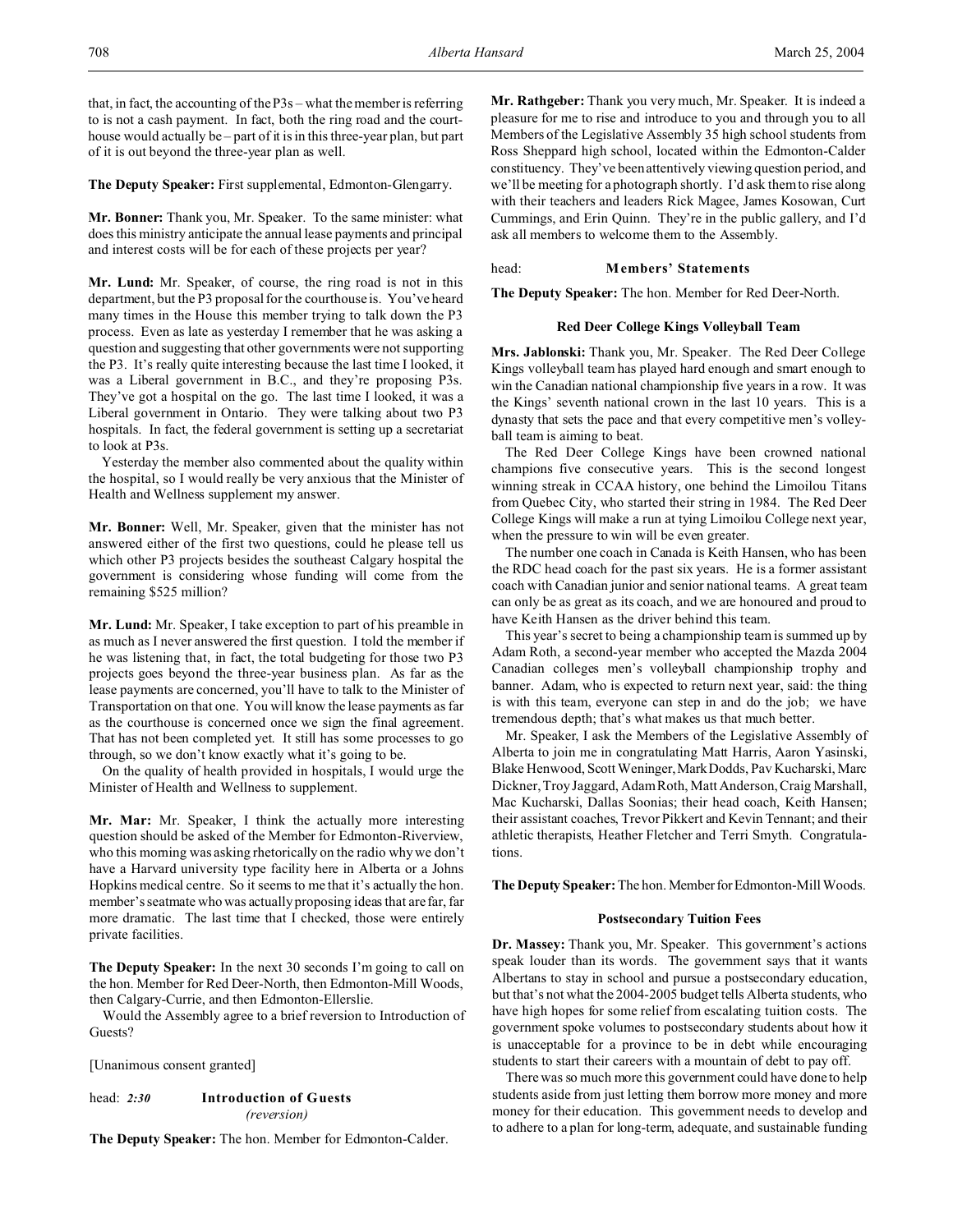for postsecondary education. It needs a plan that will ensure that Albertans have access to an affordable, high-quality education.

The University of Alberta Students' Union has some ideas on how this could be accomplished. They would start with a commitment from the government to freeze tuition and fund the difference in revenue to postsecondary institutions. The students also want the government to increase base operating grants to universities to a degree that would make a difference to institutions like the U of A, which is facing a \$28.7 million shortfall this year.

There are also improvements to be made to the student loans program. I often hear from students whose parents do not contribute financially to their education and who are ineligible for loans due to the parental contribution requirement. In the interest of fairness the parental contribution should be removed. The government could also help students relying on loans for an education by remitting debt over \$5,000 or 25 per cent of any student loan, whichever is most beneficial to the student. This would be a vast improvement to the current program, that only remits a portion of annual debt over \$5,000.

There are many ways in which this government could be helping Alberta's present and future postsecondary students. They would most benefit from a long-term plan, a plan aimed at ensuring that our universities, colleges, and technical schools are affordable, accessible, and focus on the best interests of the students.

**The Deputy Speaker:** The hon. Member for Calgary-Currie.

#### **Telework**

**Mr. Lord:** Thank you, Mr. Speaker. The Industrial Revolution changed our world two centuries ago. Among other things, massive numbers of people in rural areas moved to cities to obtain higher paying city jobs, and rural life was completely altered as a result. Now a new revolution is taking place, creating an enormous economic opportunity to reinvigorate rural areas again, providing city jobs and paycheques to people living and enjoying a country lifestyle. That is not all. It's also the greatest opportunity to enable disabled people to earn a good living with dignity. In fact, this new revolution has a plethora of other benefits for everyone in society today.

It's called teleworking, working from home on your computer, and it is rapidly sweeping the employment world. Because we have the SuperNet, Alberta is uniquely positioned to lead the way in Canada, which is good because Canada is actually falling way behind. According to Bob Fortier, one of Canada's foremost telework pioneers, Canada has finally reached an estimated 1 million teleworkers nationally today, but compare that to the U.S., now at 28 million, up 17 per cent just in the last year alone.

Obviously, teleworking is going to be having major impacts on employee recruitment and retention, even here in Alberta, very quickly if we aren't offering similar opportunities. People don't even have to move any more. The great Canadian brain drain is rapidly becoming virtual.

We do have some success stories. In Calgary we have people working full-time at jobs in Toronto out of their house in Calgary. We have eCampus Alberta and teachers with virtual classrooms with dozens of students right across the country. We have real estate agents who don't go into offices any more, thus avoiding two-hour commutes each day, reducing traffic, saving office rent. We even have doctors diagnosing people on the far side of the planet. Maritimers are leading in distributed call centres, farmwives working out of their own homes answering calls for utility companies around the world.

The opportunities are endless, the benefits profound, but Canada is falling behind. The web site of the Canadian Telework Association and InnoVisions Canada is www.ivc.ca, and it will tell us a lot about what we need to do in Canada and Alberta today. I urge all employers to take a look at it; your business might depend on it.

Thank you, Mr. Speaker.

**The Deputy Speaker:** The hon. Member for Edmonton-Ellerslie.

#### **Alberta's Boreal Forest**

**Ms Carlson:** Thank you, Mr. Speaker. Canada contains over a third of the world's boreal forest, one of the three largest frontier forests remaining on the planet. Overall it spans 12,000 kilometres, nearly 11 per cent of our planet's total surface. This makes it the biggest terrestrial ecosystem on Earth and our most prominent symbol of wilderness here in Canada. In Alberta, however, this significance has yet to be fully recognized.

A scientific report released in 2003 entitled State of Denial contains a chapter dedicated to the boreal and targets Alberta as a province where rapid drilling for oil and natural gas along with logging are inflicting major damage to Alberta's boreal forest. With industrial activity at all-time highs, Alberta now finds itself at a defining moment in its forest management. As aptly put by Richard Schneider in his book *Alternative Futures: Alberta's Boreal Forest at the Crossroads*, "Given that most of the northern forest in Alberta is publicly owned, the desired future forest is defined by the values held by the citizens of Alberta."

These values are reflected in the Alberta forest conservation strategy, which has as its goal the maintenance and enhancement of our forest ecosystems so that present and future generations can enjoy and benefit from them. Most importantly, this strategy envisions an Alberta with vast pristine forests whose ecosystems thrive thanks to the help and participation of all Albertans.

But something has gone wrong. At present clear-cuts combine with oil and gas activity to create unprecedented scars on the landscape. Our most diverse and productive forest ecosystems are undergoing widespread development resulting in fragmentation by roads, access routes, and excessive logging. This cumulative damage is leading to the destruction of much of the boreal here in Alberta.

Given the state of Alberta's forests and in particular the boreal, the government must start to apply its knowledge to a forest management strategy that reflects sustainability and respect for natural places. Although the boreal forest presents a seemingly endless expanse, it does in fact have limits, and they are now being reached.

Thank you, Mr. Speaker.

#### head: *2:40* **Presenting Petitions**

**The Deputy Speaker:** The hon. Member for Edmonton-Highlands.

**Mr. Mason:** Thank you very much, Mr. Speaker. I'm presenting a petition signed by 157 Albertans petitioning the Legislative Assembly to urge the government of Alberta to "return to a regulated electricity system, reduce power bills and develop a program to assist Albertans in improving energy efficiency."

## head: **Notices of Motions**

**The Deputy Speaker:** The Deputy Government House Leader.

**Mr. Zwozdesky:** Thank you very much, Mr. Speaker. I rise pursuant to Standing Order 34(2)(a) to give notice that on Monday I will move that written questions appearing on the Order Paper do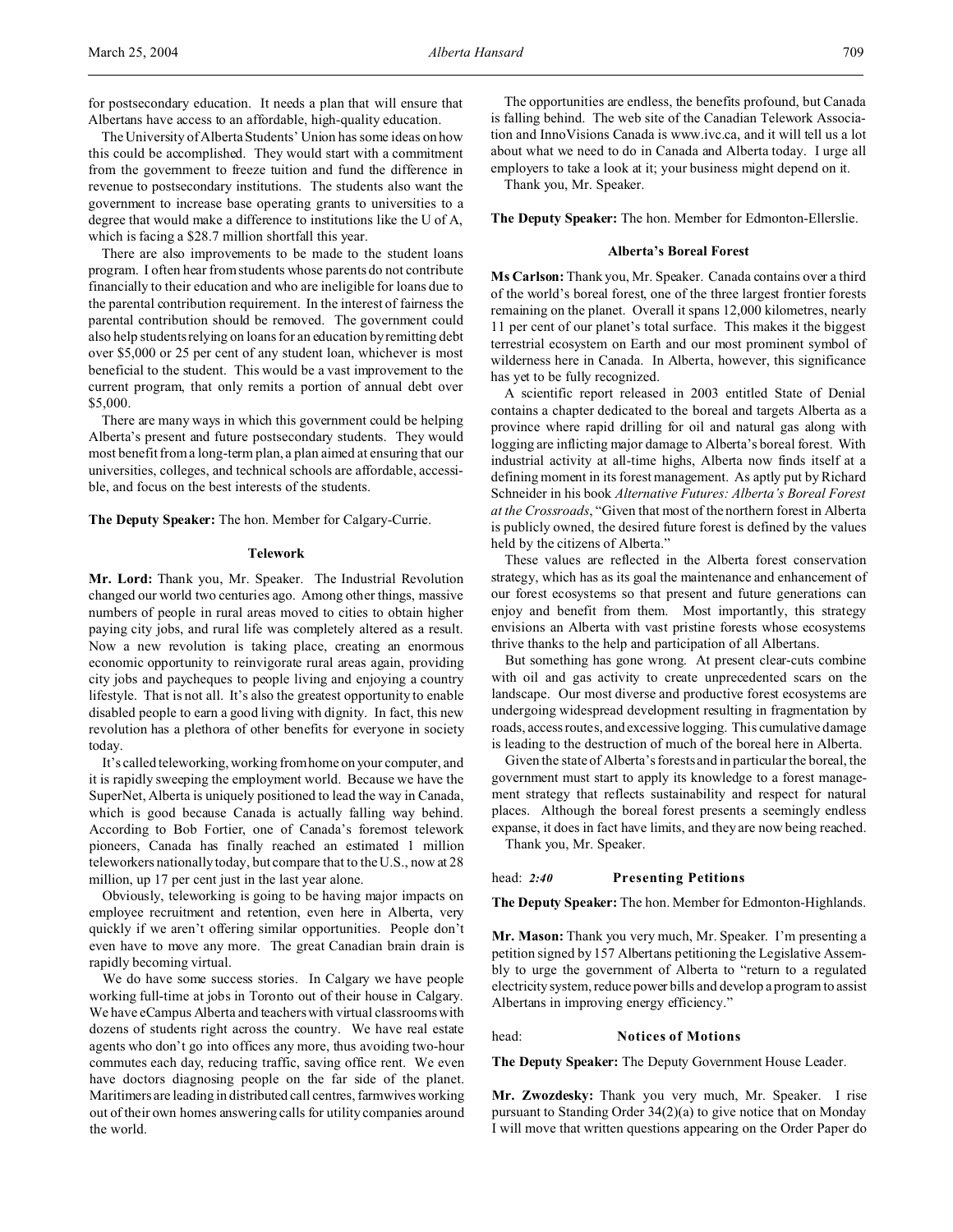stand and retain their places with the exception of written questions 28, 29, 30, 31, 34, 35, 36, 37, 38, 39, 40, 41, 42, 43, 44, and 45.

I'm also giving notice that on Monday I will move that motions for returns appearing on the Order Paper do stand and retain their places with the exception of motions for returns 14, 15, 16, 17, 18, 19, 23, 24, 25, 26, 27, 28, 29, 30, 31, 34, 35, 36, 37, 38, 39, 40, 41, 42, 44, 45, 46, 47, 48, 49, 50, 51, 52, 53, 54, 55, 56, 57, 58, 59, 60, 61, 62, 63, 64, 65, 66, 67, 68, 69, 70, 71, 72, 73, 74, 75, 76, 77, 78, 79, 80, 81, 82, 83, 84, 85, 86, 87, 90, 93, 94, 96, 97, 98, 99, 100, 101, 102, 103, 106, 107, 122, 123, 124, 125, 126, 127, 128, 129, 130, 131, 132, 133, 134, 135, 136, 137, 138, 139, 140, 141, 142, 143, 144, 145, 146, 159, 160, 162, 164, 165, 166, 167, 168, 169, 170, 171, 172, 173, 174, 175, 176, 177, 178, 179, and 180.

**The Deputy Speaker:** Hon. Deputy Government House Leader, I won't ask you to repeat them because you spoke too fast for me to write them all down, but maybe when we get another long list of numbers like that, it would be helpful to say: from 44 to 79 and then 81 to whatever. Anyway, well done.

head: **Tabling Returns and Reports**

**The Deputy Speaker:** The hon. Minister of Transportation.

**Mr. Stelmach:** Well, thank you, Mr. Speaker. It's my pleasure today to table with the Assembly the required number of copies of Alberta Transportation's three-year construction and rehabilitation program. This is to be completed or undertaken between 2004-05 and 2006-07. This is for all provincial highways including the north/south trade corridor and the Edmonton and Calgary ring roads. We're also including the required number of copies of the provincial water management projects for the same years.

Thank you, Mr. Speaker.

**The Deputy Speaker:** The hon. Minister of Government Services.

**Mr. Coutts:** Thank you, Mr. Speaker. I'm pleased today to table the appropriate number of copies of the 2002 vital statistics annual review. This review summarizes all births, marriages, deaths, and stillbirths that occurred in Alberta during 2002.

**The Deputy Speaker:** The hon. Minister of Community Development.

**Mr. Zwozdesky:** Thank you, Mr. Speaker. I rise today to table the appropriate number of copies of the Persons with Developmental Disabilities annual report for 2002-2003 as assembled by our PDD Provincial Board in Alberta. Individuals and families and agencies involved in the important work of PDD are obviously very important, and I would draw all members' attention to the important material in these tablings.

Thank you.

**The Deputy Speaker:** The hon. Minister of Gaming.

**Mr. Stevens:** Thank you, Mr. Speaker. I wish to table the appropriate number of copies of a letter which I referred to in a response to a question during question period. It's a letter from the office of the Prime Minister of Canada to Dr. David Reid, chairman, Horse Racing Alberta.

**The Deputy Speaker:** The hon. Member for Peace River.

**Mr. Friedel:** Thank you, Mr. Speaker. It's my pleasure to table the requisite number of copies of the Northern Alberta Development Council annual report for the year 2002-2003. This is a masterpiece of a document. I'm sure everyone will want to go out and get a copy of it. It is excellent reading.

**The Deputy Speaker:** The hon. Member for Edmonton-Strathcona.

**Dr. Pannu:** Thank you, Mr. Speaker. I rise to table five copies of a document which is really the news release issued by the Health Sciences Association of Alberta on March 24, 2004, in which the association draws attention to the fact that both this provincial government and the federal government have been guilty of not funding health care either on a predictable basis or on a stable basis.

Thank you, Mr. Speaker.

**The Deputy Speaker:** The hon. Member for Edmonton-Highlands.

**Mr. Mason:** Thank you very much, Mr. Speaker. I'm tabling the appropriate number of copies of a release from the Alberta Federation of Labour. The release, entitled Budget Again Comes up Empty for Average Albertans, expresses the view of the Alberta Federation of Labour with respect to yesterday's provincial budget.

**The Deputy Speaker:** The hon. Member for Edmonton-Centre.

**Ms Blakeman:** Well, thank you very much, Mr. Speaker. I'd like to table five copies of the document that I quoted from during question period, and that is a document released by the Seniors' Action and Liaison Team in which they are deploring "the repeated efforts by the Alberta Government to claim health care is not sustainable" and expressing their disappointment on what's not contained in the budget, especially around items for seniors.

Thank you very much.

**The Deputy Speaker:** The hon. Member for Edmonton-Gold Bar.

**Mr. MacDonald:** Thank you very much, Mr. Speaker. Given that the auto insurance freeze hasn't worked for at least one constituent of Edmonton-Gold Bar, I would like to table a letter dated March 23, 2004, that I received from the hon. Minister of Finance in regard to the insurance policies and the temporary measure of the auto freeze until Bill 53 comes into style.

Thank you.

**The Deputy Speaker:** The hon. Member for Calgary-Currie.

**Mr. Lord:** Thank you, Mr. Speaker. I rise today to table the requisite number of copies of a very interesting article pointing out the many benefits of electricity deregulation. It highlights the fact that governments that privatize electricity generators provide their citizens with cheaper dependable power and asks why Ontario is headed into the darkness.

Thank you, Mr. Speaker.

head: **Tablings to the Clerk**

**The Clerk:** I wish to advise the House that the following document was deposited with the Office of the Clerk on behalf of the hon. Mr. Stevens, Minister of Gaming, pursuant to the Government Accountability Act: the Alberta Gaming and Liquor Commission business plan 2004-2007.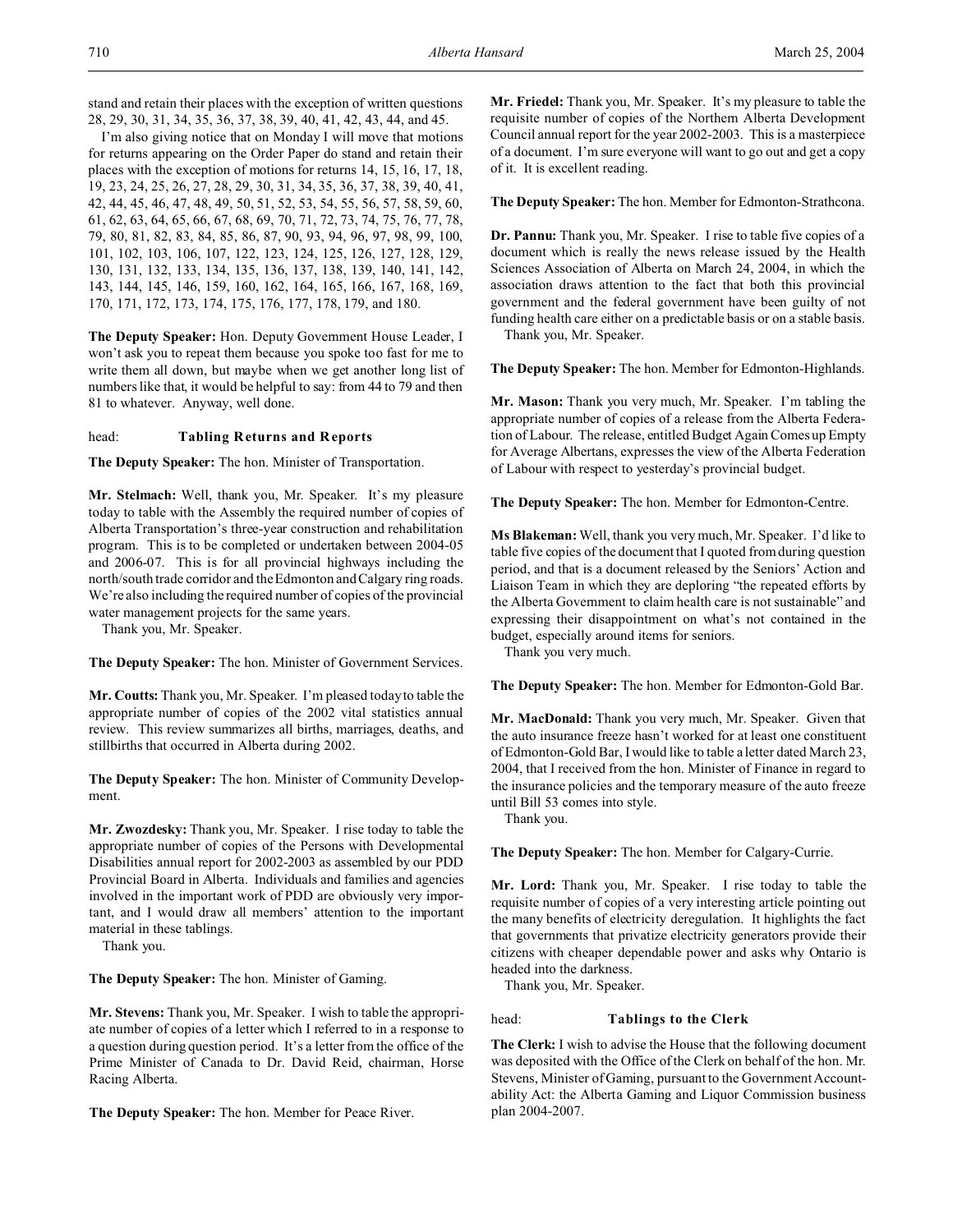#### head: **Projected Government Business**

**The Deputy Speaker:** The hon. Opposition House Leader.

**Ms Blakeman:** Thank you, Mr. Speaker. Pursuant to Standing Order 7(5) I would ask the Government House Leader to please share the projected government business for the week of March 29 to April 1.

Thank you very much.

*2:50*

**Mr. Hancock:** Thank you. Mr. Speaker, on Monday, March 29, under Government Bills and Orders at 9 p.m. in Committee of Supply presumably the first item would be the Legislative Assembly estimates and then subsequently the estimates for International and Intergovernmental Relations, day 1 of 24. Time permitting, second reading on Bill 25, School Amendment Act, 2004; Bill 26, Teaching Profession Amendment Act, 2004; and Committee of the Whole on Bill 22, Election Statutes Amendment Act, 2004.

On Tuesday, March 30, in the afternoon under Government Bills and Orders in Committee of Supply pursuant to the calendar tabled, day 2 of 24, designated for the Department of Sustainable Resource Development and, time available, second reading on bills 25 and 26 and Committee of the Whole on Bill 22. Tuesday, March 30, at 8 p.m. under Government Bills and Orders for Committee of Supply, day 3 of 24, the Department of Community Development. Now, that is a deviation from the tabled agreed calendar which I understand has been worked out by the departments involved and the opposition and is acceptable to them. I don't have personal knowledge of that, so in the event that that's not the case, then it would revert to the one that's on the calendar, which is the Department of Revenue. We'll have to ascertain that. Thereafter second reading on bills 25 and 26 and Committee of the Whole on Bill 22, if time permits.

On Wednesday, March 31, under Government Bills and Orders in the afternoon, Committee of Supply, day 4 of 24, designated for the Department of Government Services. Time remaining or available, we might proceed with second reading of Bill 25 or Bill 26, if it has not previously been done, and Committee of the Whole on Bill 22. Wednesday, March 31, at 8 p.m. under Government Bills and Orders under Committee of Supply, day 5 of 24, the Department of Economic Development and, as indicated earlier, bills 25, 26, and 22, time permitting.

Thursday, April 1, in the afternoon under Government Bills and Orders for Committee of Supply, day 6 of 24, designated for the Department of Environment and, as indicated, second readings on bills 25, 26, and committee on Bill 22, should time permit. At that time it would be anticipated that we would adjourn pursuant to Government Motion 6, agreed to February 18, until Monday, April 19.

#### head: **Orders of the Day**

#### head: **Government Motions**

#### **Provincial Fiscal Policies**

13. Mrs. Nelson moved: Be it resolved that the Assembly approve in general the business plans and fiscal policies of the government.

[Adjourned debate March 24: Dr. Massey]

**The Deputy Speaker:** The hon. Interim Leader of Her Majesty's Loyal Opposition.

**Dr. Massey:** Thank you, Mr. Speaker. I'm pleased to have this opportunity to make some comments about the budget.

I was interested, Mr. Speaker, that the Provincial Treasurer would draw upon Premier Rutherford for a model for her speech. She couldn't have chosen a much better model. Rutherford was a good Premier – a great Premier. He had great vision. He did a great deal with respect to infrastructure. He had ideas about education, and he even made himself the Provincial Treasurer and the education minister in his first cabinet. He was responsible for the University of Alberta being established in this city.

#### [Mr. Shariff in the chair]

Rutherford was a great Premier with great vision, and he was a Liberal. I can imagine the anguish in the Public Affairs Bureau as they wrote the speech and tried to turn Rutherford into something other than a Liberal. But a Liberal he was, and a Liberal he stays.

I think Rutherford must be resting a little uncomfortably in his grave today having had a Conservative Provincial Treasurer heap the praise on him that she did yesterday. I couldn't help but note the references in her speech to his vision and his determination that this province would have a good, sound infrastructure system.

If we look at the business plan, Mr. Speaker, of the Department of Transportation, I'm not quite sure that Rutherford would have been happy with a business plan or any kind of a plan that would see the roads in this province deteriorate or would have been happy with predictions that they should deteriorate. If you look at the 2003- 2006 projections from the Transportation department, Albertans can look forward to fewer miles or kilometres of highway that are in good condition. The 2001-2002 results indicated 64.2 per cent were in good condition. That department predicts that by 2005-2006 the target will be 61 per cent.

So we're to have fewer miles of highway that are in good condition. The miles of highway that are in poor condition are 11 per cent today, and Albertans can look forward down the road to highways where 16.5 per cent are in poor condition. That wasn't Rutherford's vision.

If you look at some of the other measures, then, with respect to the infrastructure and look at the postsecondary institutions, the percentage in good condition today is 47 per cent. What's the projection? Only 45 per cent will be in good condition in 2005- 2006. With respect to government-owned and -operated facilities over 1000 square metres, the percentage in good condition today is 57 per cent; the projection for the future is 53 per cent. The percentage in fair condition today is 40 per cent; projected for 2005- 2006 is 44 per cent.

While the budget talked about infrastructure and the money that was going to be put into infrastructure, the plain fact of the matter is that Albertans are going to be driving on highways that are in poorer condition than they are today, and that is directly a result of the planning of this government.

The infrastructure was bad enough, Mr. Speaker, but I think what really struck me was the notion and the comment in the delivery that there was no room for pessimism in 1906 in Alberta and there's no room for pessimism today. I wondered, Mr. Speaker, how the people who are living on SFI and the people who are living on AISH allowances reacted to that. My question would be: why would they be optimistic? What relief do they see from trying to live on \$850 a month or a little more than a thousand dollars a month?

Mr. Speaker, if you look through the report that was delivered to us last week about our incomes in this Legislature and our expenses and then compare that to what we're asking fellow Albertans to live on, it's almost obscene.

**An Hon. Member:** Aren't you double-dipping?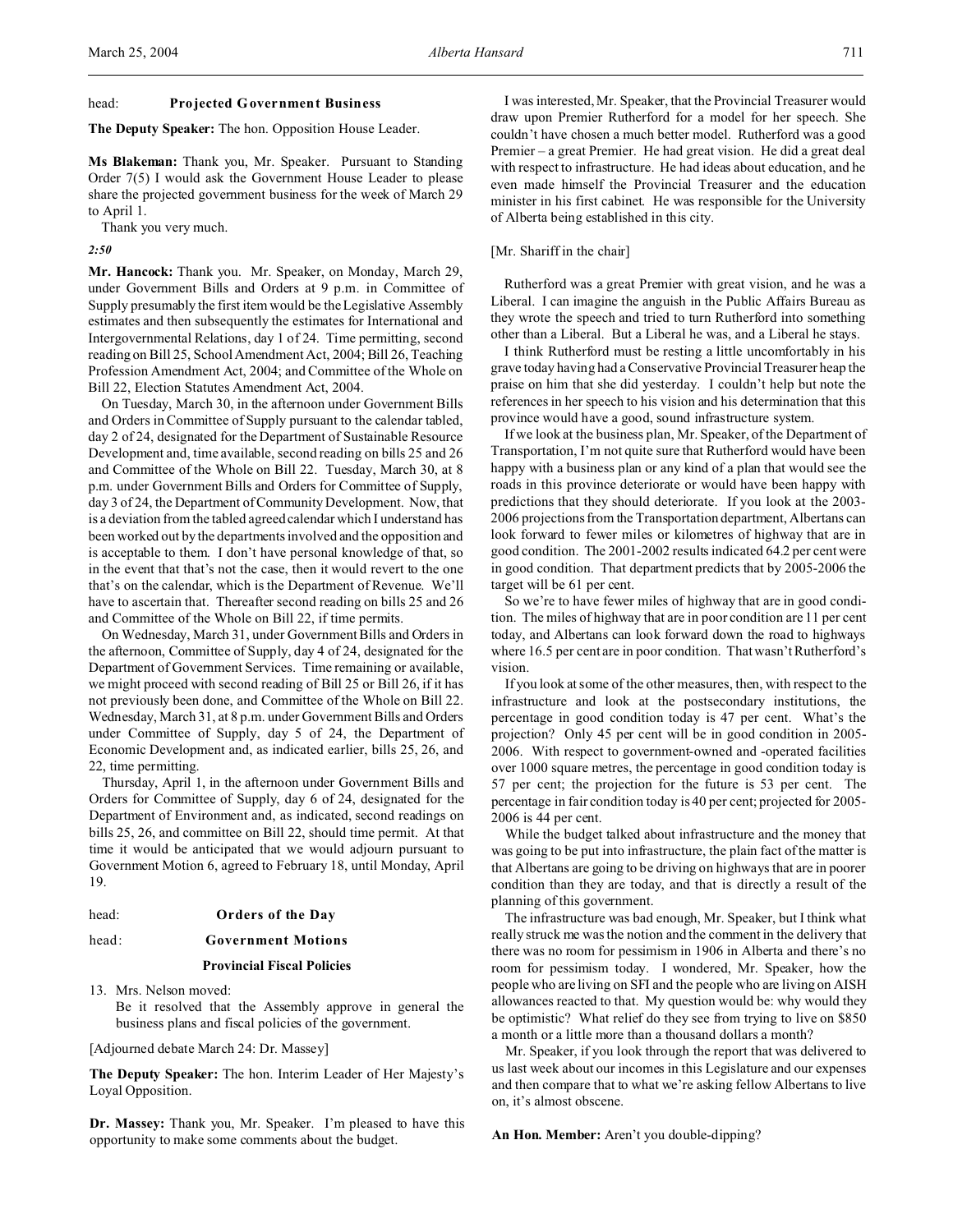**Dr. Massey:** Double-dipping, he says. You may want to look at your own benches: the minister of intergovernmental affairs, the other minister at the end of the bench there, a couple of other people in your caucus.

**Dr. Taylor:** Don, I don't even have an academic pension like you do.

**Dr. Massey:** That was because you weren't any good.

**The Acting Speaker:** Hon. members, the hon. Minister of Finance had the floor yesterday, and she was given the courtesy to deliver her budget without interruption. I hope that we can accord the same courtesy to the Interim Leader of Her Majesty's Loyal Opposition.

#### *3:00*

**Dr. Massey:** Thank you, Mr. Speaker. The fact of the matter is that we sit here and we enjoy very, very comfortable salaries, and there are people in our constituency offices every day struggling to pay power bills, struggling to put food on the table, struggling to try to make a living and try to raise their families. Most of them, through no fault of their own, have fallen on really very difficult times. The fact that our compassion is so limited has to be very, very disturbing. There have been pleas. There have been committees struck. There's been a lot of talk, but there's been little action with respect to those individuals.

If you look at the rates, they've barely changed since 1993. A single parent with two children under 11 gets a little over a thousand dollars a month and a severely handicapped a little over \$800. Mr. Speaker, those are disgraceful in a province as rich as this one is.

People on income support programs, Mr. Speaker, have 40 per cent less purchasing power than they had in 1993. Think of that. Think of your own budget having a drop of 43 per cent and the impact that that would have on your lifestyle. Income support rates were reduced almost 20 per cent in 1993, and inflation over the last number of years has further reduced the value by 20 per cent.

A key recommendation in the low-income review was that rates should be increased. The current benefits just do not meet the needs of those Albertans who have to rely upon them. Even the Mazankowski committee on health care recommended that the government ensure that the appropriate financial assistance is available to support children in poverty and low-income homes. We have to remember that it is really the children who end up suffering from these low rates, children who have no part in the decisionmaking, children who have by accident of birth found themselves in poverty. They are the people that we're ignoring.

The Minister of Human Resources and Employment accepted the principal recommendations of the low-income review committee to increase rates but so far has cited budget restraints for that not happening. I think that if you look at the polls, there is overwhelming support for making sure that we look after children who are living in poverty, and government action to that end I think has wide support. So the support for people on SFI and AISH was a jarring note in yesterday's budget, Mr. Speaker.

But therewere other concerns. The postsecondary learning system has been drifting for the last 10 years. From the dramatic cuts that that system took, a 20 per cent cut in 1994, the institutions have never really recovered. If you look at that trend, 20 years ago a dollar that a student put into the postsecondary system was matched by \$10 in government support. Today for every dollar that a student puts into the system, it's matched by \$2.34. Mr. Speaker, I think that that speaks volumes about the kind of support, the withdrawal of support, that students and institutions in our province have suffered.

The students have made overtures to the government. They've put forward suggestions. They've told us about the kinds of difficulties they have in terms of having to complete programs over a longer period of time because of taking on part-time positions.

I hear often from the Minister of Learning about the loans that they have and how the remission programs make sure that they won't graduate with more than \$20,000 of debt. That's just not true, Mr. Speaker. The debt that the minister talks about is the public debt, the debt in the loans program. It says nothing about the private debt that many of those students are carrying – debt to family, to banks, credit card debt – in an effort to try to get what we encourage them to get, the best possible education, knowing full well that certainly they'll benefit. But the real benefactors are every individual in this province when we have better engineers, when we have better medical personnel, and when we have those professions filled with the most competent people that we can possibly produce.

So students and the institutions find themselves in difficulty. For the institutions there's not much choice. The funding from the province is inadequate, and the alternative for them is to raise tuition – it's the only other source – and go to private enterprise to try to get the funds they need.

I worry about them going to private enterprise, Mr. Speaker. Private enterprise doesn't invest in university and college and postsecondary research without some notion of payoff. I worry about the public research agenda when institutions are forced through the lack of funding to rely more and more and to curry favour more and more with private industry so that they can offer the courses and programs and conduct the kind of research that we expect of them.

Students have tried several times, I know, to work with the government to come up with some better solutions, but they were disappointed yesterday in the budget, Mr. Speaker. They believe that the government could have taken some actions. They believe, for instance, that they could have funded a tuition freeze. Tuition has tripled for students in the past decade, a rate that's far in excess of inflation. It's affecting participation rates, and it's also affecting who and how many students get into programs.

I talked to one of the executive members of one of the student groups, who indicated that she had made her decisions about postsecondary education partly, and for a good part, on trying to get a cheap program and a short program. She wanted a program that she could get into and get out of as fast as possible and that would cost her as little as possible. I'm appalled, Mr. Speaker, that we would have young people in our province using that kind of criteria to select a profession that they're probably going to be part of for the rest of their life. It's the wrong criteria. It's the last thing we should be asking students to do.

They suggested that we eliminate the parental contribution requirement for student loans. Not all students receive support from their parents while attending university, and there are various reasons for that. Some parents obviously can't afford to help. If you look at the recent study by the millennium scholarship fund, it showed that in fact Alberta families who earn over \$100,000 contribute less to the education of their offspring than do families who earn less than \$55,000.

A number of students have made the point that they have little connection to their families, that once they were 18, they were considered on their own, and they live an independent life. Yet when they go and apply for a student loan, the criteria that affects them is one that demands some parental contribution. It's a roadblock in the way of accessible education for some young people in this province.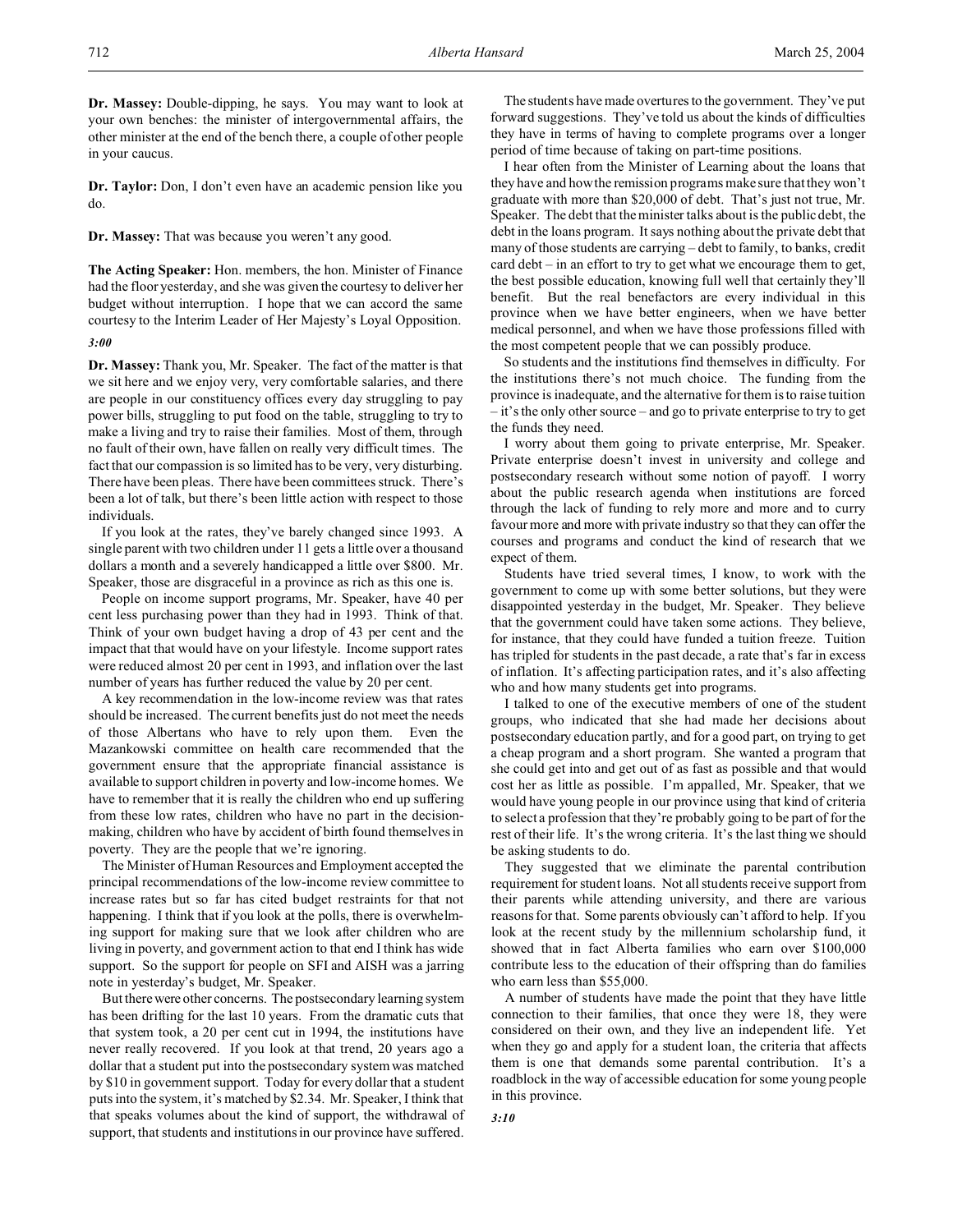I think that one of the things they ask – and if they're going to be borrowing the money, it should be honoured – is that at least the costs should reflect the cost of living. If we're asking a student from the north to come down to the city and to survive on the proceeds of student loans, we could at least expect that these loans would be issued with and would reflect some of the costs that those students are going to face when they get here.

They also would like the remission program to benefit all students and not just those who qualify for high debt loads, and that seems like a reasonable request, Mr. Speaker. The program would better serve Alberta students by allowing for those who have less than \$5,000 a year in debt to have a portion of that debt remitted. It would only seem fair that we treat all of those postsecondary students equally. The suggestion from the students at the U of A was that the debt remission over \$5,000 or 25 per cent of the loan, whichever is the greatest benefit to the student, might be a reasonable proposal.

They've also made a plea, because they get deeply involved in university and college and technical institute budgets, for the increase in base funding for the institutions. The U of A is facing a \$28.7 million shortfall this year alone. If you look at the astronomical rise in the energy costs that those institutions are facing, you can understand why students are so concerned that the base funding be looked at and revised. So students are left out of this budget, Mr. Speaker, and I think that they feel a little resentful that that has been the case.

The Learning budget is an interesting set of proposals. The minister today, following on the heels of the budget, announced a new funding formula, and I guess that what goes around comes around. The formula isn't really very new. In the early '90s before the  $\ldots$ 

**Mrs. O'Neill:** I can't believe it.

**Dr. Massey:** Well, you better believe it. Just listen.

**Mrs. O'Neill:** Don, you weren't around in the early '90s.

**Dr. Massey:** Where do you think I was?

In the early '90s the government put restraints, started enveloping the funds to school boards, and I remember sitting in this House, Mr. Speaker, while the government talked about how school boards were not spending the money properly and that there was a need for enveloping. So administration was enveloped.

**Mr. MacDonald:** Was the Minister of Energy in the Deep Six then?

**Dr. Massey:** Well, I think he might have been.

The programming component was enveloped, and that was done because these boards couldn't be trusted to spend the money properly. Well, the enveloping is gone, and now we're back to saying that school boards can spend as they see fit. Mr. Speaker, I agree with that. I think that's a good move. But as good as a funding formula is, it's no good at all if there aren't proper funds to put in place.

**Mrs. O'Neill:** It's a spending formula, not a funding formula.

**Dr. Massey:** I'm going to get to it. Don't get excited, St. Albert.

One of the things that the Learning Commission didn't address and what the funding formula still doesn't address is the base funding. The base funding still increases, as it has historically, by a certain percentage every year: 2 per cent, 3 per cent. There's some determination made of how much the Learning minister can put forward and how much is deemed an appropriate increase. It's an archaic system, Mr. Speaker, and it has been abandoned in other jurisdictions and very, very quickly.

Mr. Speaker, when we went back to the mid-90s, what the government did because of the inequities was take taxing authority away from school boards to bring all the money to the central government and then redistribute it on a per pupil basis. That, I think, was a move that most people applauded because of the inequities. We had jurisdictions like the county of Strathcona with a huge tax base spending way more per pupil on the students there than was the board, say, in the Peace River country, where there were fewer resources. We had huge inequities across the province, and students got funded, again, by accident of geography and not because of any rational relationship to the program costs.

The government saw that problem. Frankly, the trustee associations of the day – and I was part of those – have only themselves to blame for that, because there was a problem that had been around for . . . [interjection] Did you want to speak? I'll sit down. The Member for St. Albert wants to get up.

## **Speaker's Ruling Decorum**

**The Acting Speaker:** Hon. members, I really do not like to interject at a time when the hon. Interim Leader of Her Majesty's Loyal Opposition is responding to this very important subject. As I indicated before, the Minister of Finance had the floor yesterday, and all courtesies were accorded to her so that she could deliver her address without interruption. I hope the same courtesies can be extended to the leader as well. Please do that.

The hon. Interim Leader of Her Majesty's Loyal Opposition.

#### **Debate Continued**

**Dr. Massey:** Thank you, Mr. Speaker. So, as I was saying, part of the problem was that the trustees of the day didn't address it. It was a \$30 million problem at the time, and it wasn't addressed.

Other systems elsewhere are not, looking at a shift in financing, thinking about the number of dollars being put into the system but the number of dollars needed to ensure some specific outcomes. Adequacy funding is being heralded, I think particularly in the States, but Ontario has made some recommendations with respect to moving to an adequacy funding formula. Adequacy, as I indicated before, was really predicated on the resources that the government had. So we had a 12 per cent cut in 1994 and then a 5.7 per cent increase this year.

Adequacy would turn things around. What adequacy does is look at schools and ask: what do you want to achieve? A number of jurisdictions have had to define that. The state of Wyoming decided that for their system students must leave high school with entry to some sort of a postsecondary program, qualified to enter some kind of a program. They have to be able to get into a vocational program. They have to be able to get into a postsecondary program of some kind. They have to be eligible to get into a continuing education program. So that, for them, is adequacy.

The state of Oregon has used as their definition of adequacy a series of reading tests at the high school level that all students must achieve. States like Maryland have 28 objectives that they have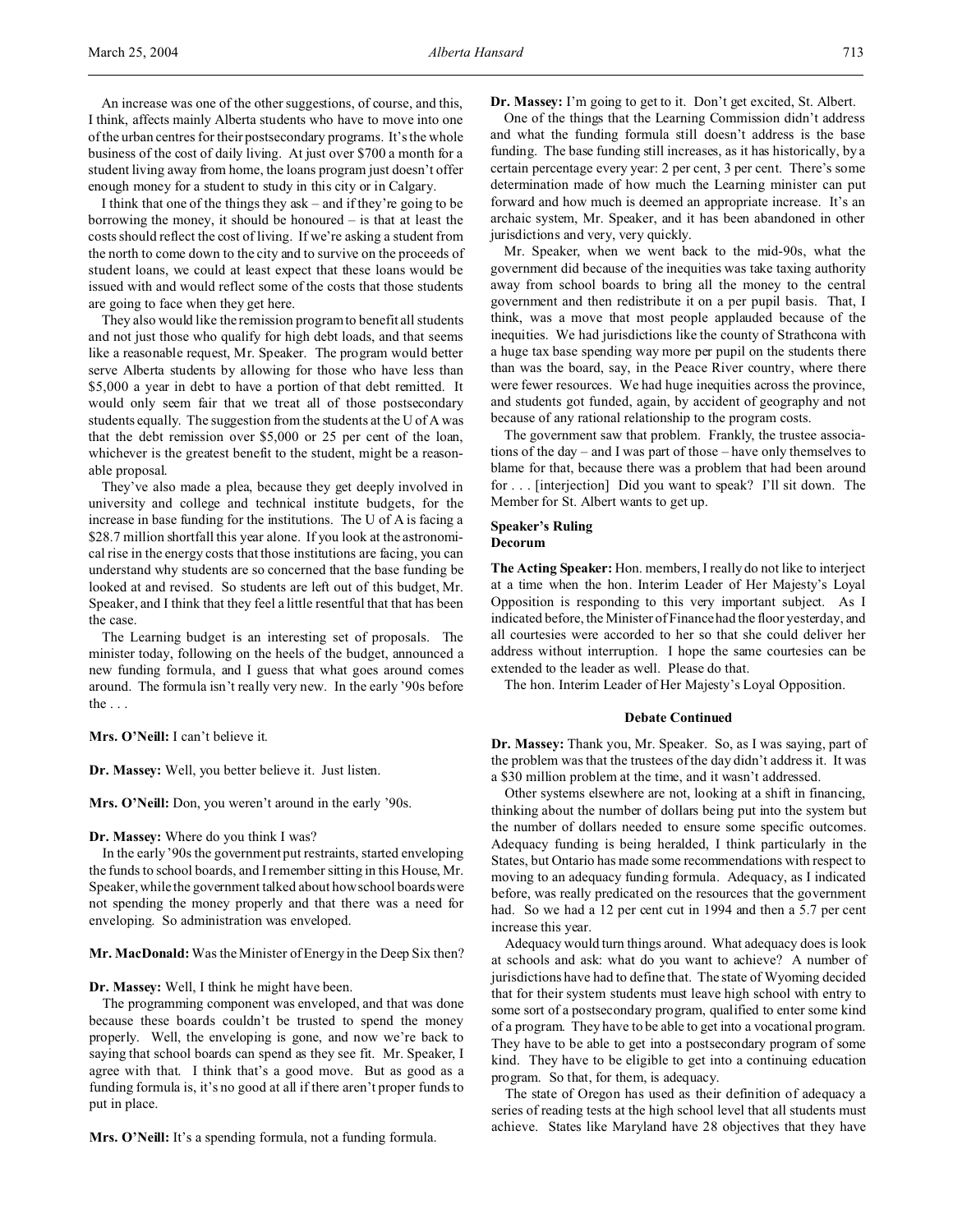indicated need to be met before students graduate. They start from that objective, and then they work backwards and say: "Now, what is it going to cost us? What do we need to do to reach those objectives?"

## *3:20*

They have a number of ways of trying to determine that. They use an expert committee, and in some cases, Mr. Speaker, other jurisdictions have used statisticians to try to come up with a number. Other jurisdictions look at some of the most successful school districts in the country and say: how much did it cost them to get the kinds of results that they've obtained for their students? So a variety of ways of trying to determine what is adequate, and it means a major change in how schools and school systems operate. It's predicated much more on diagnosing and tracking of individual students. It means that schools have to change their organization, but it does provide schools with resources.

I looked at the Oregon model, Mr. Speaker. The requirements for teacher librarians, the requirements for counsellors, the requirements for summer school and for tutoring programs to make sure that youngsters meet the objectives have resulted in a great deal of increased funding. Again, I look at what we have and at the subsequent announcement today by the minister, and I'm left with the feeling that we can do better.

#### [The Deputy Speaker in the chair]

There are a number of other pieces of the budget, Mr. Speaker. I was waiting, as I think all parents were, to hear about the Learning Commission. We've had in this gallery every afternoon and every evening, I believe, since this session began, parents from Education Watch. I spoke to them yesterday after the budget. They were disappointed. The parents were disappointed because they had expected that there would be an itemization of the Learning Commission. They were looking for the dollars that were going to be attached to class size reduction. They were looking for the dollars that were going to be attached to kindergarten for children at risk. They were looking for . . . [interjection]

**The Deputy Speaker:** Hon. members, I'll put the hon. Minister of Environment down on my list.

Sorry, hon. leader.

**Dr. Massey:** Thank you. They were looking for the dollars that were going to be attached to the implementation of the First Nations, Métis, and Inuit policy framework. They were looking for the dollars that were going to be attached to the access to technology in schools. Since the Learning Commission made its report, they have been waiting and watching for the budget that came down yesterday. They were expecting that they would be able to see the dollars that were going to be dedicated to the recommendations of the Learning Commission outline so that they could track them. As I said, Mr. Speaker, they were disappointed because that didn't happen.

One of the fears, of course, is that somehow or other their expectations are not going to be met. We won't know probably until September whether the money in the budget, given inflation and other factors, will see the restoration of the thousand teachers that were set free last year as a result of the government not funding the arbitrated teachers' settlement. I doubt very much if the money is there to do that and to make any huge inroads with respect to classroom size, particularly at the K to 3 level. [interjection] I hear someone say: well, then it'll be the school boards' fault. That's exactly what I said at the press conference this morning the new funding formula was going to result in, that the government members would now be saying that it's the school boards' fault. So it doesn't take long, Mr. Speaker.

Parents expected some definition and some dollars attached to it so that they could see the differences in their classrooms. There are a number of trustees resting a little uneasily today, Mr. Speaker, because the expectations are being raised so high that delivering to those expectations in September is going to be very, very difficult if not impossible for many of them. So the Learning part of the budget that addressed the Learning Commission concerns I think is a disappointment.

There are other sections. The health care tax I think has been spoken about enough. It's a tax that remains in place, an unnecessary tax.

There's the Gaming part of the budget. Mr. Speaker, I know that it makes many government members uncomfortable, but the money that's spent on the horse racing industry is up 22 per cent, from \$37 million last year to \$45 million this year. To Albertans it is one thing that the general public has great difficulty with. Here is a government that indicated that they were out of the business of being in business, and they're right back at it, picking winners over losers with respect to industries and business in this province. If you look at it, over the last number of years there's been \$133 million piled into the horse racing business. When you put that number against the failure of the government to increase the very, very meagre allowances for SFI and AISH recipients, there's something wrong with our priorities.

The gambling revenues now, Mr. Speaker, are almost double the royalties of crude oil, synthetic crude, and bitumen and coal combined. There's been a dramatic shift in our province in terms of the attitude toward gambling and our dependence on it, and I don't think it's a move for the better.

The Solicitor General's budget finally, after years and years of pleading, has put some money into the police forces of the province. I think that that's long, long overdue. It's something that the municipalities have been asking for and also for a new funding formula for municipal policing. What the Solicitor General, of course, didn't do was help out Alberta's corrections system. They certainly didn't get much of a raise.

We're still waiting from the Solicitor General for the policing Alberta MLA review, the corrections review, and the victims of crime fund review. We've been waiting some time for these reports, and it's difficult to make some judgments about the budget, Mr. Speaker, without those reports before us so that we can judge how adequate the funding that's being proposed is.

It's interesting, Mr. Speaker, that the standing policy committees got a raise of \$15,000 over last year, and the money going to these committees is now \$627,000. That's a lot of money for those committees, that are government committees, and if you look through the payments to MLAs, one suspects that they're used for reasons other than making public policy.

The Public Affairs Bureau, Mr. Speaker, again, up to \$14.7 million. That's a lot of public relations. That's a raise from \$13.8 million last year.

## **Ms Haley:** Point of order.

**The Deputy Speaker:** Point of order. Do you have a citation, hon. member?

*3:30*

**Point of Order False Allegations**

**Ms Haley:** Yes. *Beauchesne* 380 under allegations. I want to put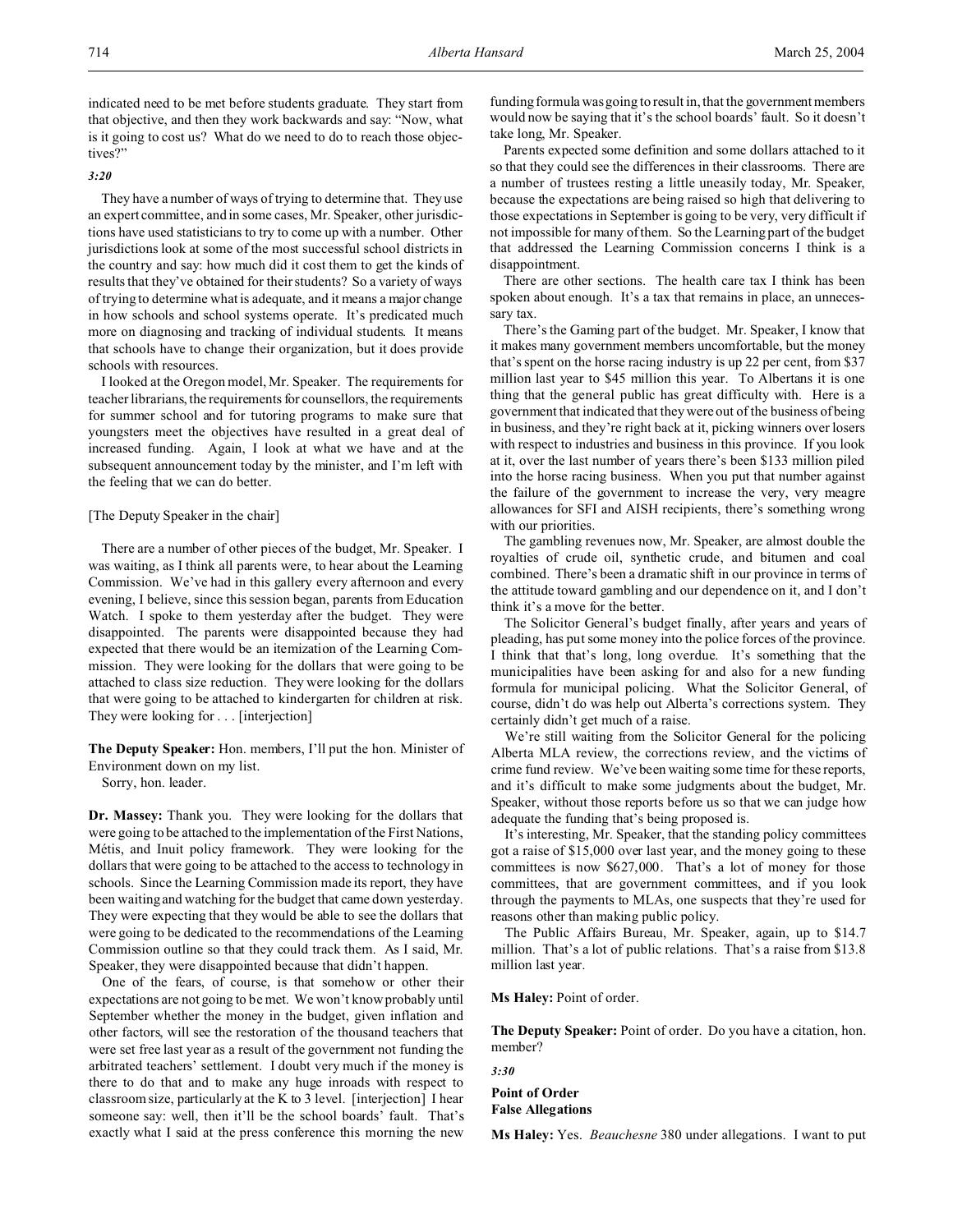**The Deputy Speaker:** On the purported point of order, first of all, I need to ask the hon. member for the citation again. I'm sorry; I didn't hear it.

**Ms Haley:** It was just a handwritten note: allegations under *Beauchesne* 380. But if I'm wrong, I apologize. I'll look for the proper citation. But that's what I'm talking about.

#### **The Deputy Speaker:** Okay.

The hon. Member for Edmonton-Centre.

**Ms Blakeman:** Well, it's not *Beauchesne* 380. I'm not sure what the concern that's being raised here is. Is the concern that we were inaccurate in the amount of money that we've said now goes to the committees? Is there an inaccuracy? I don't think so. It's \$627,000. Those are directly from the budget books. That does represent a \$15,000 increase from those same committees last year. That's not inaccurate.

**The Deputy Speaker:** I think, hon. member, we're getting into the debate. It would seem to me that, one, the citation isn't found by the chair. It seemed to me that it was a clarification as opposed to a point of order.

**Ms Haley:** Mr. Speaker, I apologize. Standing Order 23(h), (i), (j) will work good. Twenty-three is a good one; I like 23(h). Okay? Allegations. You know, I just want them to realize that when they say things and they put them on the record, they should be accurate.

**Ms Blakeman:** Thank you. Well, 23(h) is making "allegations against another member," and she hasn't laid out what she believes the allegations to be or who the member is specifically that this was done to, so there is no point of order here, Mr. Speaker. There's not much I can respond to.

**The Deputy Speaker:** The chair would agree with the hon. Member for Edmonton-Centre that (h) "makes allegations against another member," where it's clearly identified. But the member, if I heard her correctly, the second time round said (h), (i), and (j), so that's three. The second one is "imputes false or unavowed motives to another member." I take it that she was feeling – this is an interpretation – that there was some allegation there.

Anyway, it would seem to me that it's not a point of order but a point of clarification. So we'd ask the hon. interim leader to continue.

#### **Debate Continued**

**Dr. Massey:** If I've offended the member opposite, I apologize and withdraw the remarks.

I was talking, Mr. Speaker, about the Public Affairs Bureau and how we can possibly be spending \$14.7 million on public affairs programs. That is really, really a lot of taxpayers' dollars, and you have to wonder what kind of value we're getting for it.

A number of other issues, Mr. Speaker, that I think we can talk

about. The Justice budget was a disappointment. The courts in our province still aren't going to get the raise that they definitely and desperately need.

I had one other, but I don't seem to have it on my desk right now, Mr. Speaker. So with those comments I'll conclude.

Thank you very much, Mr. Speaker.

**The Deputy Speaker:** The hon. leader of the third party.

**Dr. Pannu:** Thank you very much, Mr. Speaker. I'm pleased to rise and respond to the budget speech delivered by the Minister of Finance yesterday afternoon. I thank her for her work and for her speech.

Mr. Speaker, in the 15 minutes that are available to me, I'll try to cover some important points. It's difficult, clearly, to be comprehensive in my remarks. That being said, after four years of playing Scrooge, the Tory government is trying to play Santa Claus with the voters as the next provincial election nears.

Budgets are about priorities, and yesterday's budget speaks volumes about the priorities of this government. At the top of this list of priorities is getting re-elected. In other words, this budget is about conserving Conservatives, Mr. Speaker. That is why spending, at least in a few areas, was ramped up as we approach the next election, only to have the taps turned off after the election, as has happened not once but several times over the last 10 to 15 years. Sadly, this election cycle spending is as predictable as leap year. In this province Santa Claus comes down our chimneys only once every four years, but even then he only comes down some of our chimneys. This province is in the enviable position of being able to provide stable, predictable funding to important programs every year and not only in a pre-election year.

As is the case every year, the bottom line in Budget 2004 can't be taken seriously. Every year the Tory government estimates modest surpluses of only a few hundred million dollars in its budget. But, Mr. Speaker, when the actual surplus is reported 15 months later, it ends up being several billion dollars, and that's the case year after year after year for many years now. Budget 2004 is no exception to this well-worn pattern. This year's budget shows a paper surplus of only \$300 million in the fiscal year 2004-2005. Anyone who believes that this will be actual surplus when the books are closed next year must also still believe in the tooth fairy or Santa Claus for that matter.

Total government revenues in the coming year are once again seriously underestimated. There's \$2.3 billion less revenue estimated for next year than forecast revenues for this year. Oil and gas revenues in the next fiscal year are estimated to be \$2.7 billion below what they are forecast to be this fiscal year.

Since under the government's fiscal framework only \$4 billion of oil and gas revenues is transferred to program spending and given that oil and gas revenues this year will be around \$7.5 billion, well, I think it's pretty obvious that the government's game plan is to cynically continue using debt elimination as a means to achieve two political goals, Mr. Speaker: (a) to dampen expectations of Alberta seniors, middle-class families, and postsecondary students and (b) to use this as good news of a debt-free Alberta a few months or weeks before going into the next election. It just occurs to me that there's a third objective here; that is, to paint this as some sort of legacy for the Premier as he prepares to leave office. Now, I guess it wouldn't be so bad for the Premier to have a legacy except that the question has to be asked: at whose expense?

While there are a few good things in this budget, on the whole it's a huge disappointment. Working Albertans and middle-class families deserve a better deal than they are getting in this budget, Mr.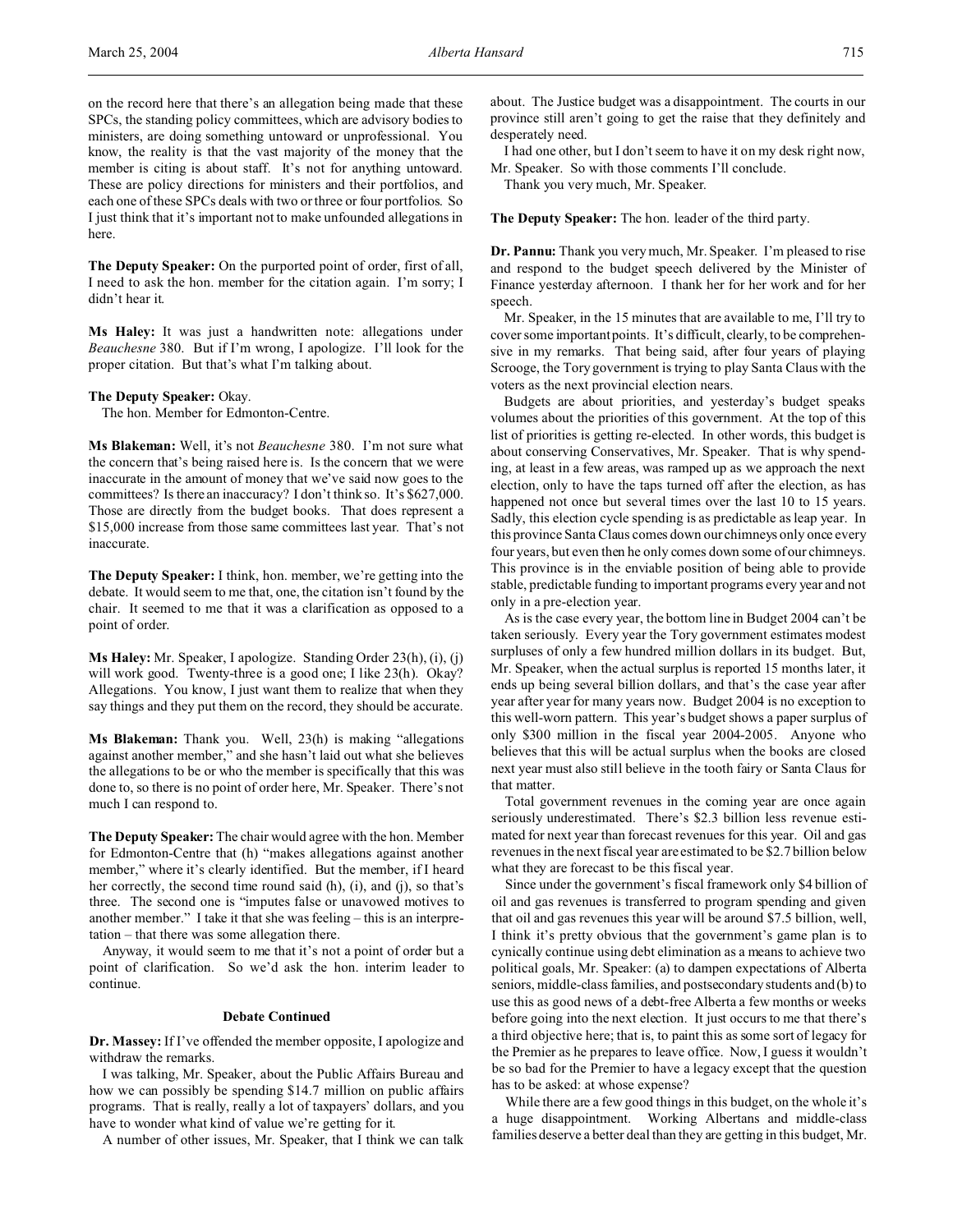Speaker. Just look at how one sided the revenue and taxation measures contained in this budget are.

The government will keep lightening the pocketbooks of typical Alberta families by \$1,056 per year in the form of health care premium taxes. It doesn't matter whether you make \$35,000 a year or \$350,000 a year; you pay the same \$1,056. This is a real flat tax, Mr. Speaker, if one wants to understand what a flat tax is. This is a most regressive and unfair tax imposed on hard-working and middleclass Alberta families and Albertans. It's a bad tax. Even the Alberta Taxpayers Federation is urging that this regressive, unfair, lump-sum health care premium tax be scrapped. However, it wasn't. Whether you are a senior on a fixed income or an average working family trying to make ends meet, you just have to keep on paying.

## *3:40*

Meanwhile corporate taxes continue to be cut. On April 1 this year the general corporate tax rate is being reduced from 12.5 per cent to 11.5 per cent, permanently reducing government revenues by \$142 million over the period of the next 12 months. Alberta already had the lowest corporate taxes of any province. This is an unnecessary giveaway, pure and simple. It's shameful that this government keeps taxing seniors for health care premiums so that it can pay for another tax cut to corporations.

Despite very misleading government spin to the contrary, in reality provincial revenues from school property taxes will go up 5.7 per cent in year 2004-2005. Homeowners and businesses will be paying \$77 million more, not less, in school property taxes starting this spring. Mr. Speaker, this is the third straight year that the Finance minister and this government have broken their 2001 promise to freeze total revenues from property taxes at the \$1.2 billion level. The continuing rise in education taxes also stands in contradiction to the motion sponsored by the Member for Wainwright which just passed in this Assembly two weeks ago. Albertans, especially seniors on fixed incomes who still live in their own homes, will be outraged by the government's duplicity on the matter of school property taxes.

Surprisingly for a pre-election budget, 25 new user fees for such things as outdoor recreation, parks programs, and the maintenance enforcement program are also a feature of this year's budget. Eleven other fees for parks activities and insurance services are being significantly increased, while the new fees and fee hikes for things like cross-country skiing in Kananaskis Country and provincial park programs mostly hit average Albertans.

The insurance levies are puzzling given this government's own concern about the affordability of coverage. These new levies threaten to make insurance even less affordable for drivers, homeowners, and small businesses. Talk about shooting yourself in the foot, Mr. Speaker.

While there is mention made that some royalty giveaway programs may be reviewed, there are no specific changes announced in this budget. For years, Mr. Speaker, our Auditor General has raised the alarm about the fact that many of the government's royalty giveaway programs, including the Alberta royalty tax credit, do not have objectives that allow Albertans to assess whether they represent value for money. So instead of action to address these failings, we simply get more delays in addressing the \$400 million-plus in royalty giveaways. This is a huge amount of money that could be freed up to freeze and reduce tuition fees or eliminate health care premiums.

Moving to the spending side of Budget 2004, I'll begin by acknowledging a few positives. Certainly, one of those is the restoration of municipal policing grants for large centres and the commitment to pick up all of the policing costs for municipalities

with populations below 5,000 people. Mr. Speaker, \$58 million is being added in total for provincial policing support, and this is badly needed. Yet, at the same time, the government is taking back much of the increase in policing grants by reducing unconditional municipal grants. The city of Edmonton, as an example, estimates that over one-half of the increase in policing grants is being offset by reductions in municipal unconditional grants. Thirteen million dollars has been set aside for transferring governance and funding for ambulance services in 2004-2005, increasing to \$55 million in the next year. While there is some concern about the governance changes for ambulance services, especially its impact on those municipalities with integrated emergency services including fire, paramedics, and ambulance services, certainly everyone welcomes the increased funding support in this area.

Budget 2004 is giving Albertans a first glimpse at the huge cost of the so-called public/private partnerships, or P3 projects. The total cost, the full cost, of the Calgary courthouse and Edmonton southeast ring road projects is \$703 million, a huge sum of money, Mr. Speaker. However, there is no evidence whatsoever that P3s can be built for less money. All of the available evidence suggests that they will cost more.

The government P3 strategy is completely lacking in transparency. The government has hand-picked a P3 review committee dominated by developers, real estate lawyers, and a few other Tory-friendly folks. Mr. Speaker, here we are on the verge of signing an agreement with a P3 developer for a new Calgary courthouse, and Albertans are left completely in the dark as to whether it would have been less costly to have built the same project using conventional public financing.

This lack of transparency is simply unacceptable, Mr. Speaker. The whole P3 exercise threatens to become to the Klein government what NovAtel and MagCan were for the previous Getty government.

Moving to education, Mr. Speaker, support for K to 12 will go up 5.8 per cent, including implementation of a new funding framework, which is long overdue. While the Learning minister talks a good game about being committed to implementing these recommendations, quite frankly there's not enough detail provided to determine whether these increases will be sufficient to implement the class size recommendation of the Learning Commission.

A lot of groups representing parents with children in schools think that the funding falls short. I will certainly be returning to this when we deal with the Learning estimates in the Committee of Supply.

In the postsecondary area operating grants for postsecondary institutions go up 4 per cent next year. At first blush this doesn't look bad, but when you really break down the numbers, this won't even be enough to cover enrolment increases and inflation, so as a consequence tuitions will continue their inexorable rise by going up yet another 6 to 10 per cent next year and beyond.

Moving to health spending, yesterday the Finance minister made much of the fact that the planned 8 per cent increase isn't sustainable and that increases will have to be much smaller in future years. It seems to me, Mr. Speaker, that when it comes to health care, Albertans are being set up. There will be increases in health care spending before the election only to bring the hammer down in the form of user fees and delisting after the election.

With all of the disadvantages of loss of income that come along with illness, the last thing these Albertans need is more out-of-pocket charges, but unfortunately that's exactly what sick, injured, and elderly Albertans will get if this government gets its way on its socalled health care reform. User fees, delisting, and two-tier health care will be brought in for ideological reasons, Mr. Speaker, and without one iota of evidence that they will do anything to make the health care system more sustainable. In fact, if you look south of the